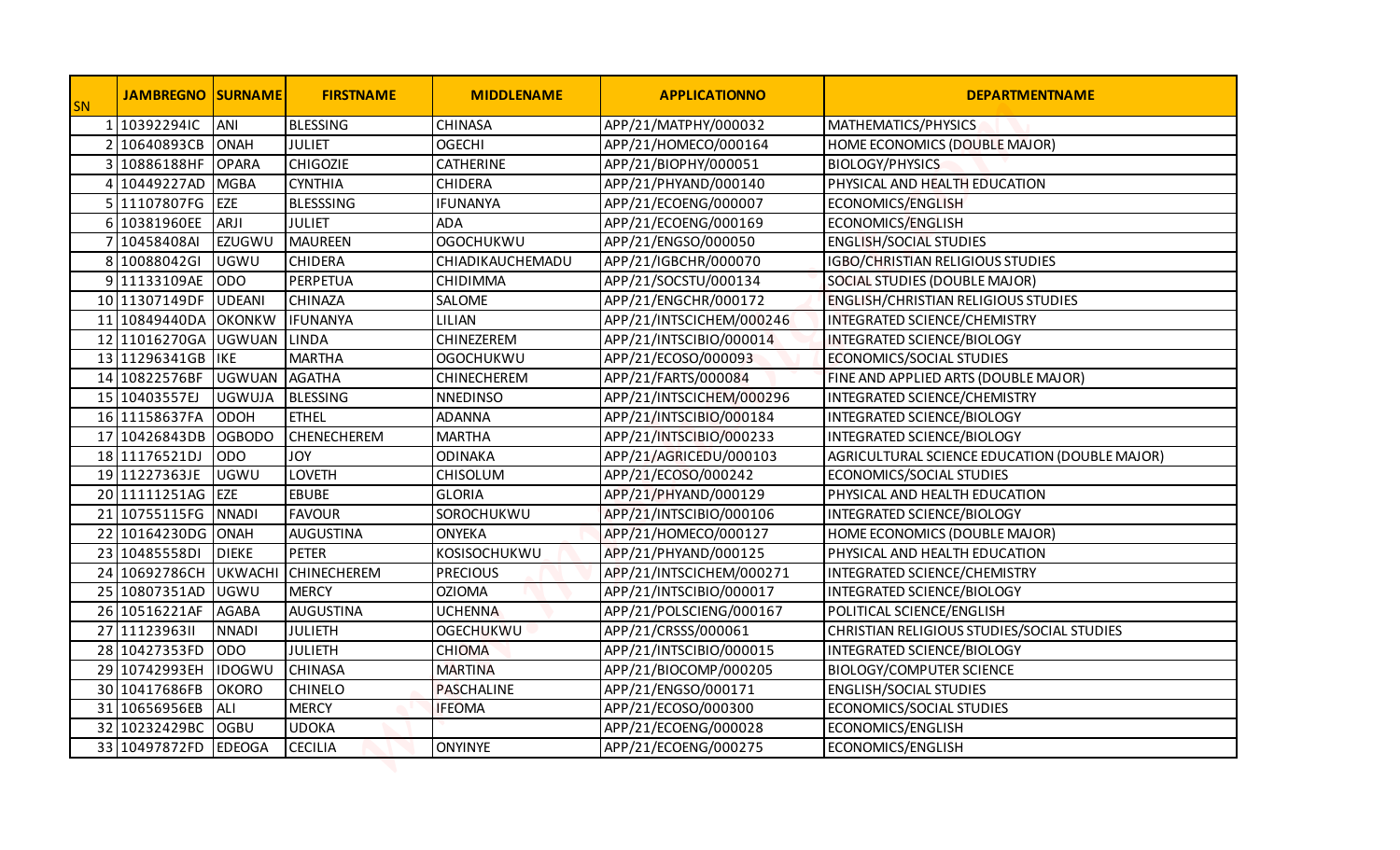| 34 11099247DB NJOKU            |                                | <b>ESTHER</b>           | <b>NKECHI</b>                    | APP/21/INTSCIBIO/000262                     | INTEGRATED SCIENCE/BIOLOGY                         |
|--------------------------------|--------------------------------|-------------------------|----------------------------------|---------------------------------------------|----------------------------------------------------|
| 35 10298659HF ODO              |                                | <b>LUCY</b>             | <b>IFEBUCHE</b>                  | APP/21/BIOPHY/000139                        | <b>BIOLOGY/PHYSICS</b>                             |
| 36 11095928JE OGBONNA MARY     |                                |                         | <b>NGOZI</b>                     | APP/21/INTSCIBIO/000220                     | INTEGRATED SCIENCE/BIOLOGY                         |
| 37 10664612GC OHAGWU MERIT     |                                |                         |                                  | APP/21/INTSCIBIO/000031                     | INTEGRATED SCIENCE/BIOLOGY                         |
| 38 10777582HA ALI              |                                | <b>LOVE</b>             | <b>IFUNANYA</b>                  | APP/21/ECOSO/000131                         | <b>ECONOMICS/SOCIAL STUDIES</b>                    |
| 39 10591858HE UZODIMM CHARITY  |                                |                         | <b>OZIOMA</b>                    | APP/21/POLSCIENG/000327                     | POLITICAL SCIENCE/ENGLISH                          |
| 40 10845281JB                  | <b>AYOGU</b>                   | LOVELYN                 | <b>UCHENNA</b>                   | APP/21/INTSCIBIO/000236                     | INTEGRATED SCIENCE/BIOLOGY                         |
| 41 11055527EH                  | <b>ODO</b>                     | <b>EUNICE</b>           | <b>CHIOMA</b>                    | APP/21/INTSCIBIO/000055                     | INTEGRATED SCIENCE/BIOLOGY                         |
| 42 10762473AB                  | <b>ODO</b>                     | <b>UCHENNA</b>          | <b>MERCY</b>                     | APP/21/ENGCHR/000006                        | <b>ENGLISH/CHRISTIAN RELIGIOUS STUDIES</b>         |
| 43 10635419FA                  | EZE                            | <b>YOL</b>              | <b>CHIOMA</b>                    | APP/21/INTSCIBIO/000020                     | INTEGRATED SCIENCE/BIOLOGY                         |
| 44 10345132EF                  | <b>IDENYI</b>                  | <b>EUNICE</b>           | <b>UKAMAKA</b>                   | APP/21/INTSCICOMP/000284                    | INTEGRATED SCIENCE/COMPUTER SCIENCE                |
| 45 11251200HC OKEKE            |                                | <b>IFEOMA</b>           | <b>MARTHA</b>                    | APP/21/SOCSTU/000269                        | SOCIAL STUDIES (DOUBLE MAJOR)                      |
| 46 10985346AD AJOGWU           |                                | <b>GODSTIME</b>         | IFEANYICHUKWU                    | APP/21/INTSCICOMP/000273                    | INTEGRATED SCIENCE/COMPUTER SCIENCE                |
| 47 10365639CC AMUJIOG          |                                | MODESTA                 | <b>NKIRUKA</b>                   | APP/21/INTSCIBIO/000018                     | INTEGRATED SCIENCE/BIOLOGY                         |
| 48 11014031IE                  | EZE                            | CHIDIMMA                | <b>MIRACLE</b>                   | APP/21/BUSEDU/000229                        | <b>BUSINESS EDUCATION (DOUBLE MAJOR)</b>           |
| 49 10239606BF                  | <b>IGATTA</b>                  | <b>IFUNANYA</b>         | <b>FAITH</b>                     | APP/21/ENGSO/000081                         | <b>ENGLISH/SOCIAL STUDIES</b>                      |
| 50 11002495GD ASOGWA           |                                | <b>SALOME</b>           | <b>OZIOMA</b>                    | APP/21/ENGSO/000161                         | <b>ENGLISH/SOCIAL STUDIES</b>                      |
| 51 10994490CC IKE              |                                | NWANENYEANURI           | <b>GERALDINE</b>                 | APP/21/HOMECO/000044                        | HOME ECONOMICS (DOUBLE MAJOR)                      |
| 52 10772622BC UGWUOK           |                                | <b>ONYINYE</b>          | <b>BLESSING</b>                  | APP/21/SOCIGBO/000085                       | SOCIAL STUDIES/IGBO                                |
| 53 11281262JG EZE              |                                | <b>RITA</b>             | <b>OLUEBUBE</b>                  | APP/21/ENGSO/000247                         | <b>ENGLISH/SOCIAL STUDIES</b>                      |
| 54 11240975JF                  | <b>OGBO</b>                    | <b>CHARLES</b>          | <b>CHIKEZIE</b>                  | APP/21/BIOCOMP/000049                       | <b>BIOLOGY/COMPUTER SCIENCE</b>                    |
| 55 11096414JB                  | <b>EKE</b>                     | <b>KINDNESS</b>         | <b>UKAMAKA</b>                   | APP/21/HOMECO/000326                        | HOME ECONOMICS (DOUBLE MAJOR)                      |
| 56 10890627EH                  | NWODOH IFEBUCHE                |                         | PERPETUAL                        | APP/21/INTSCIBIO/000145                     | INTEGRATED SCIENCE/BIOLOGY                         |
| 57 10749749FC EKE              |                                | <b>EMILIA</b>           | <b>NNENNA</b>                    | APP/21/INTSCIBIO/000200                     | INTEGRATED SCIENCE/BIOLOGY                         |
| 58 10358255FI                  | <b>OBODO</b>                   | <b>MIRACLE</b>          | AMARACHI                         | APP/21/INTSCIBIO/000209                     | INTEGRATED SCIENCE/BIOLOGY                         |
| 59 10590357BI                  | ANI                            | <b>GLADYS</b>           | ONYINYECHUKWU                    | APP/21/ENGSO/000068                         | <b>ENGLISH/SOCIAL STUDIES</b>                      |
| 60 10902338Cl                  | <b>ANIJA</b>                   | <b>FAITH</b><br>LETICIA | AMARACHI                         | APP/21/BIOPHY/000276<br>APP/21/ECOSO/000058 | <b>BIOLOGY/PHYSICS</b><br>ECONOMICS/SOCIAL STUDIES |
| 61 1108079811<br>62 11236092JH | <b>JEROME</b><br><b>UGWUAN</b> | <b>GEBECHI</b>          | <b>UKAMAKA</b><br><b>MAUREEN</b> | APP/21/HOMECO/000071                        | HOME ECONOMICS (DOUBLE MAJOR)                      |
| 63 10425187FC                  | UGWU                           | PERPETUA                | EBUBECHUKWU                      | APP/21/CRSSS/000294                         | CHRISTIAN RELIGIOUS STUDIES/SOCIAL STUDIES         |
| 64 10793652GJ                  | <b>EZE</b>                     | JUDITH                  | <b>CHINECHEREM</b>               | APP/21/ECOPOLIT/000150                      | ECONOMICS/POLITICAL SCIENCE                        |
| 65 11252247DF                  | OKWUDIL HILDA                  |                         | SOCHINAKARAM                     | APP/21/SOCSTU/000282                        | SOCIAL STUDIES (DOUBLE MAJOR)                      |
| 66 10884839EI                  | ABBA                           | <b>LOVETH</b>           | ODINAKACHUKWU                    | APP/21/INTSCIBIO/000002                     | INTEGRATED SCIENCE/BIOLOGY                         |
| 67 10138960IJ                  | <b>UGWUOK</b>                  | KOSISOCHUKWU            | <b>THEOPHILA</b>                 | APP/21/POLSCIENG/000023                     | POLITICAL SCIENCE/ENGLISH                          |
| 68 10793953DJ                  | <b>EKE</b>                     | <b>EUPHEMIA</b>         | KOSISOCHUKWU                     | APP/21/INTSCIBIO/000082                     | INTEGRATED SCIENCE/BIOLOGY                         |
|                                |                                |                         |                                  |                                             |                                                    |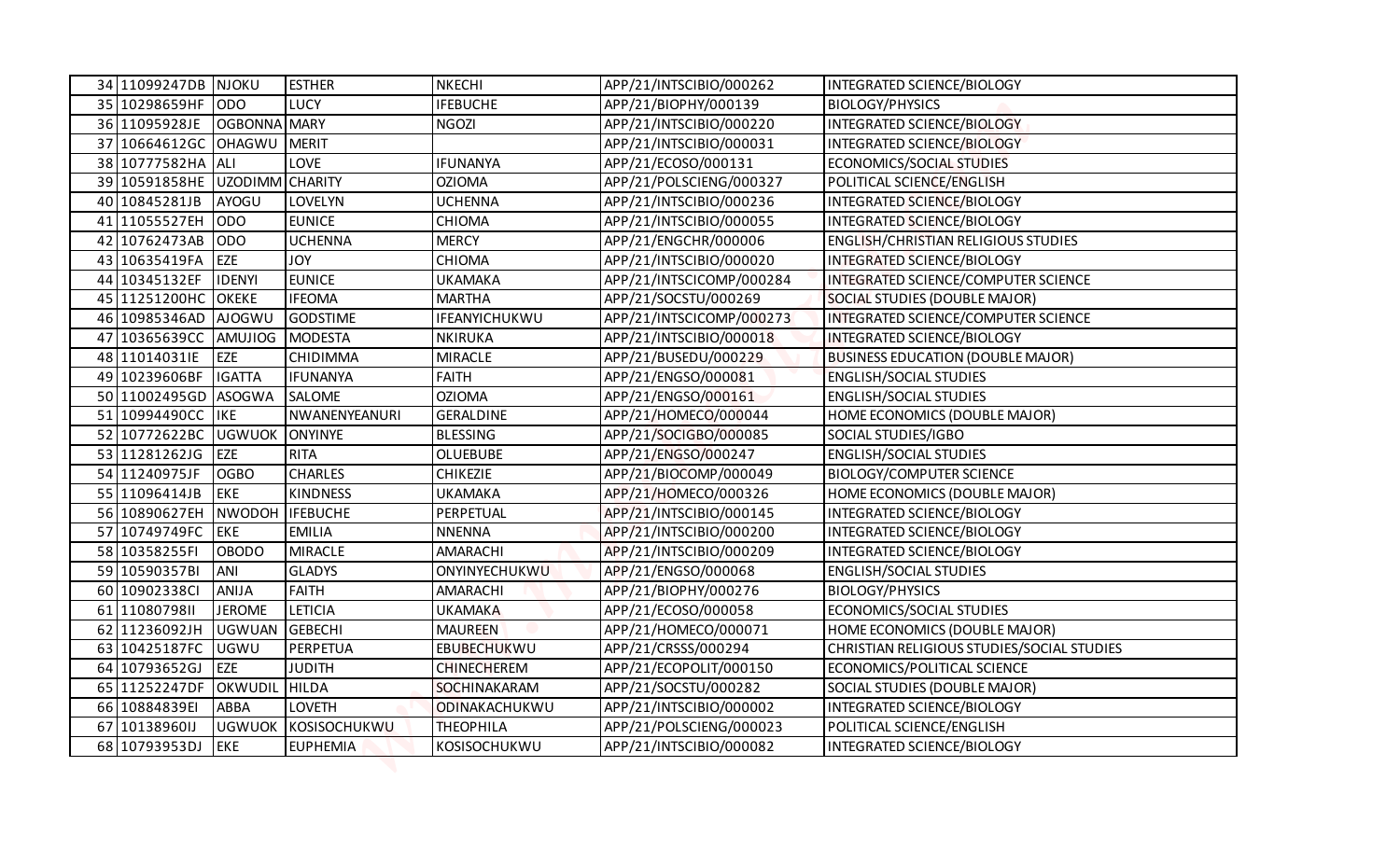| 69 10746484FA                    | <b>UGWU</b>                      | <b>EUPHEMIA</b>                   | <b>CHINASA</b>                  | APP/21/ECOCOMP/000253                            | ECONOMICS/COMPUTER SCIENCE                                    |
|----------------------------------|----------------------------------|-----------------------------------|---------------------------------|--------------------------------------------------|---------------------------------------------------------------|
| 70 10990878JB                    | OGBONNA UZOMA                    |                                   | <b>EUPHEMIA</b>                 | APP/21/INTSCICHEM/000160                         | INTEGRATED SCIENCE/CHEMISTRY                                  |
| 71 10632931EF                    | <b>OLOWU</b>                     | <b>GRACE</b>                      | <b>ADA</b>                      | APP/21/ECOSO/000285                              | ECONOMICS/SOCIAL STUDIES                                      |
| 72 10958777HD OGIJI              |                                  | <b>DEBORAH</b>                    | CHINAZA                         | APP/21/INTSCIBIO/000019                          | INTEGRATED SCIENCE/BIOLOGY                                    |
| 73 11002758FA                    | <b>EZE</b>                       | <b>PEACE</b>                      | <b>OBIOMA</b>                   | APP/21/SOCSTU/000091                             | SOCIAL STUDIES (DOUBLE MAJOR)                                 |
| 74 10587402FG                    | <b>OSHABA</b>                    | LOVINA                            | <b>UKAMAKA</b>                  | APP/21/POLSCFRE/000158                           | POLITICAL SCIENCE/FRENCH                                      |
| 75 10612189JE                    | <b>ENETE</b>                     | SOMTOCHUKWU                       | ONYINYECHUKWU                   | APP/21/INTSCIBIO/000115                          | INTEGRATED SCIENCE/BIOLOGY                                    |
| 76 10668480AB                    | <b>ERUKA</b>                     | <b>CHARITY</b>                    | AMARACHI                        | APP/21/ECOCOMP/000266                            | ECONOMICS/COMPUTER SCIENCE                                    |
| 77 11107823AI                    | UGWUOK FAITH                     |                                   | <b>UKAMAKA</b>                  | APP/21/ENGSO/000288                              | <b>ENGLISH/SOCIAL STUDIES</b>                                 |
| 78 10613366FF                    | <b>EZEA</b>                      | CHIDIMMA                          | <b>CYNTHIA</b>                  | APP/21/ENGSO/000224                              | <b>ENGLISH/SOCIAL STUDIES</b>                                 |
| 79 11014012EE                    | AYOGU                            | <b>CYNTHIA</b>                    | <b>CHISOM</b>                   | APP/21/POLSCISS/000274                           | POLITICAL SCIENCE/SOCIAL STUDIES                              |
| 80 10551980BA EZE                |                                  | <b>BENITA</b>                     | <b>OLUOMACHI</b>                | APP/21/ENGSO/000029                              | <b>ENGLISH/SOCIAL STUDIES</b>                                 |
| 81 11083638AH OHANYER            |                                  | PEACE                             | <b>IFEOMA</b>                   | APP/21/MATCOMP/000316                            | MATHEMATICS/COMPUTER SCIENCE                                  |
| 82 10620338JB                    | <b>OMEJE</b>                     | <b>UKAMAKA</b>                    | <b>FAVOUR</b>                   | APP/21/BIOCOMP/000239                            | <b>BIOLOGY/COMPUTER SCIENCE</b>                               |
| 83 10817050AG ODO                |                                  | <b>JACINTHA</b>                   | <b>IFEOMA</b>                   | APP/21/BUSEDU/000083                             | <b>BUSINESS EDUCATION (DOUBLE MAJOR)</b>                      |
| 84 11156398HE EDE                |                                  | CHUKWUEBUKA                       | <b>SAMUEL</b>                   | APP/21/PHYCOMP/000210                            | PHYSICS/COMPUTER SCIENCE                                      |
| 85 11107979CF                    | EZUGWU                           | <b>MARY</b>                       | AMARACHI                        | APP/21/INTSCIBIO/000202                          | INTEGRATED SCIENCE/BIOLOGY                                    |
| 86 10676032ED                    | <b>EZEA</b>                      | <b>RICHEAL</b>                    | CHIDIMMA                        | APP/21/PRIMAST/000256                            | PRIMARY EDUCATION STUDIES (DOUBLE MAJOR)                      |
| 87 11176561BG NWAFOR             |                                  | <b>OGECHI</b>                     | <b>GIFT</b>                     | APP/21/ENGCHR/000279                             | <b>ENGLISH/CHRISTIAN RELIGIOUS STUDIES</b>                    |
| 88 10242879JA UGWU               |                                  | <b>BLESSING</b>                   | <b>IFUNANYA</b>                 | APP/21/ECOSO/000298                              | ECONOMICS/SOCIAL STUDIES                                      |
| 89 10662176JF                    | <b>UGWU</b>                      | <b>COLMAN</b>                     | RAPULUCHUKWU                    | APP/21/ECOPOLIT/000214                           | ECONOMICS/POLITICAL SCIENCE                                   |
| 90 11063881BB                    | <b>OGILI</b>                     | <b>EUCHARIA</b>                   | CHINAZA                         | APP/21/ENGCHR/000291                             | <b>ENGLISH/CHRISTIAN RELIGIOUS STUDIES</b>                    |
| 91 10845274BF                    | <b>ONAH</b>                      | SARAH                             | <b>OGECHUKWU</b>                | APP/21/INTSCIBIO/000176                          | INTEGRATED SCIENCE/BIOLOGY                                    |
| 92 10763276BH ORINYA             |                                  | <b>LOVETH</b>                     | <b>IFEATU</b>                   | APP/21/ENGSO/000280                              | <b>ENGLISH/SOCIAL STUDIES</b>                                 |
| 93 10474233GD UGWU               |                                  | AMARACHI                          | LYNDA                           | APP/21/PHYCOMP/000011                            | PHYSICS/COMPUTER SCIENCE                                      |
| 94 10519020EH                    | <b>AGBO</b>                      | <b>GRACE</b>                      | CHIOMA                          | APP/21/INTSCICHEM/000045                         | INTEGRATED SCIENCE/CHEMISTRY                                  |
| 95 10638216AB                    | AWANWI                           | <b>PROMISE</b>                    | NMESOMMA                        | APP/21/INTSCIBIO/000038                          | INTEGRATED SCIENCE/BIOLOGY                                    |
| 96 11132162DC EZE                |                                  | LEBECHI                           | EMMANUELLA                      | APP/21/ECOENG/000056                             | ECONOMICS/ENGLISH                                             |
| 97 11178032GF                    | <b>MAMA</b>                      | <b>DORATHY</b>                    | <b>OGOCHUKWU</b>                | APP/21/AGRICEDU/000159                           | AGRICULTURAL SCIENCE EDUCATION (DOUBLE MAJOR)                 |
| 98 10921526IC                    | <b>ONAH</b>                      | <b>MODESTER</b>                   | <b>IFECHIDERE</b>               | APP/21/ENGCHR/000107                             | <b>ENGLISH/CHRISTIAN RELIGIOUS STUDIES</b>                    |
| 99 10165281IE                    | <b>OMEKE</b>                     | <b>JULIET</b>                     | <b>CHISOM</b>                   | APP/21/AGRICEDU/000146                           | AGRICULTURAL SCIENCE EDUCATION (DOUBLE MAJOR)                 |
| 100 11134309JA<br>101 10690461DI | <b>NWIGBO</b><br>OD <sub>O</sub> | <b>CYNTHIA</b><br><b>IFEBUCHI</b> | <b>NONYE</b><br><b>MODESTER</b> | APP/21/BIOCOMP/000312<br>APP/21/INTSCIBIO/000297 | <b>BIOLOGY/COMPUTER SCIENCE</b><br>INTEGRATED SCIENCE/BIOLOGY |
| 102 10225976GI                   | <b>ONUIGBO</b>                   | <b>CHINWENDU</b>                  | <b>JUDITH</b>                   | APP/21/MATPHY/000052                             | MATHEMATICS/PHYSICS                                           |
| 103 10932540CA                   | <b>IGWE</b>                      | <b>NNEOMA</b>                     | <b>RUTH</b>                     | APP/21/INTSCIBIO/000057                          | INTEGRATED SCIENCE/BIOLOGY                                    |
|                                  |                                  |                                   |                                 |                                                  |                                                               |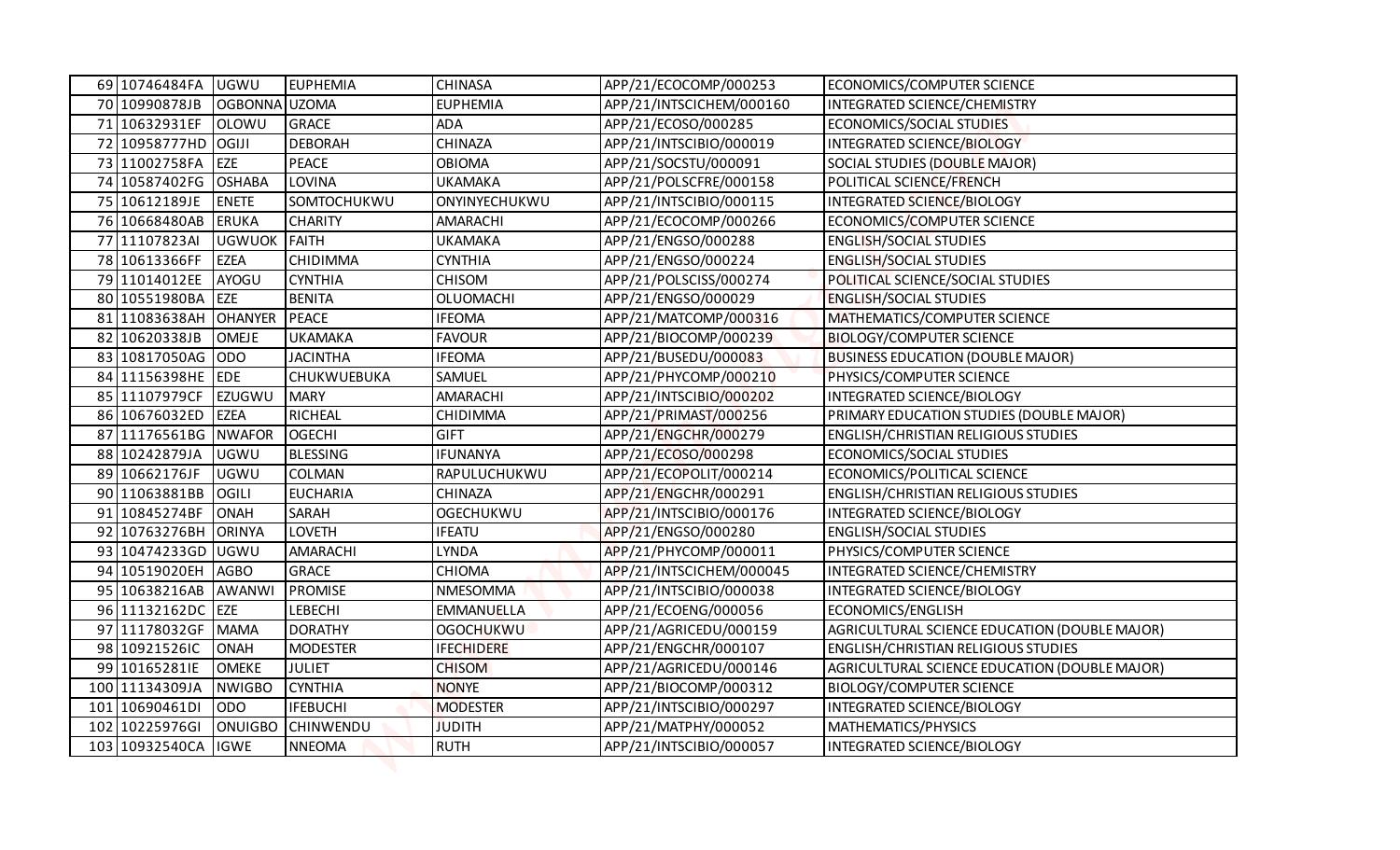| 104 10573844IH<br><b>OKONKW</b><br><b>CHINENYE</b><br><b>VICTORIA</b><br>APP/21/INTSCIBIO/000121<br>INTEGRATED SCIENCE/BIOLOGY<br>105 10842168CB<br><b>UGWUAN</b><br><b>CONFIDENCE</b><br><b>OGOCHUKWU</b><br>APP/21/INTSCIBIO/000059<br>INTEGRATED SCIENCE/BIOLOGY<br>106 10396598HB<br><b>ENGLISH/CHRISTIAN RELIGIOUS STUDIES</b><br><b>OWO</b><br><b>CHINECHEREM</b><br><b>IMMACULATER</b><br>APP/21/ENGCHR/000168<br>107 10070746GB UGWU<br><b>RITA</b><br><b>CHISOM</b><br>APP/21/INTSCIBIO/000077<br>INTEGRATED SCIENCE/BIOLOGY<br>108 10898720BI<br><b>CHINEDUM</b><br><b>EZEA</b><br><b>MARYCYNTHIA</b><br>APP/21/HOMECO/000223<br>HOME ECONOMICS (DOUBLE MAJOR)<br>109 10571993BE<br><b>EZINNE</b><br><b>IBE</b><br><b>COLLET</b><br>APP/21/SOCSTU/000128<br>SOCIAL STUDIES (DOUBLE MAJOR)<br>110 10581999GG ODO<br><b>JOY</b><br>CHIDIMMA<br>APP/21/AGRICEDU/000112<br>AGRICULTURAL SCIENCE EDUCATION (DOUBLE MAJOR)<br>111 10464428IH<br>APP/21/INTSCIBIO/000009<br><b>UGWU</b><br><b>MIRACLE</b><br>INTEGRATED SCIENCE/BIOLOGY<br>CHIKAODILI<br>112 11240297JC<br><b>GEORGE</b><br><b>ENGLISH/SOCIAL STUDIES</b><br><b>OFILI</b><br><b>NNABUIKE</b><br>APP/21/ENGSO/000072<br>113 10192091GH ONOYIMA<br><b>MARTHA</b><br><b>CHINECHEREM</b><br>APP/21/INTSCIBIO/000319<br><b>INTEGRATED SCIENCE/BIOLOGY</b><br>114 10504917GE CHINWEU DORIS<br>APP/21/SOCSTU/000272<br>SOCIAL STUDIES (DOUBLE MAJOR)<br>CHIDIMMA<br>115 10657385BF<br>ODOH<br><b>NKIRU</b><br><b>BLESSING</b><br>APP/21/MATCOMP/000232<br>MATHEMATICS/COMPUTER SCIENCE<br>116 11141032GH EZUGWU<br><b>PATIENCE</b><br><b>CHINENYE</b><br>APP/21/CRSSS/000066<br>CHRISTIAN RELIGIOUS STUDIES/SOCIAL STUDIES<br>117 10480857HG OLINYA<br><b>BLESSING</b><br><b>NGOZI</b><br>APP/21/INTSCIBIO/000286<br><b>INTEGRATED SCIENCE/BIOLOGY</b><br>118 10448687HB AWALAW<br><b>VIRGINIA</b><br><b>CHIDIEBERE</b><br>APP/21/MUSCOM/000197<br>MUSIC/COMPUTER<br>119 11262363EI<br><b>CHIBUIKE</b><br><b>NWAOGA</b><br><b>EMMANUEL</b><br>APP/21/PHYCOMP/000330<br>PHYSICS/COMPUTER SCIENCE<br>120 10244947JE<br>LILIAN<br>CHIMUANYA<br>APP/21/INTSCIBIO/000151<br>INTEGRATED SCIENCE/BIOLOGY<br><b>LINUS</b><br>121 11317524EH<br><b>GLORIA</b><br><b>ODO</b><br>NWANNEKA<br>APP/21/IGBENG/000235<br>IGBO/ENGLISH<br>11283096CG ONU<br><b>DABERECHI</b><br>CHINYENDU<br>APP/21/CRSSS/000225<br>CHRISTIAN RELIGIOUS STUDIES/SOCIAL STUDIES<br>122<br>123 11017226AF UGWUOK JUDITH<br>APP/21/ENGSO/000092<br>AMARACHI<br><b>ENGLISH/SOCIAL STUDIES</b><br>APP/21/POLSCIENG/000165<br>124 10485438BA<br><b>BLESSING</b><br>CHIMUANYA<br>POLITICAL SCIENCE/ENGLISH<br><b>EKE</b><br>125 10213901BF<br><b>DORATHY</b><br>CHIDIMMA<br><b>ONAH</b><br>APP/21/ECOSO/000048<br>ECONOMICS/SOCIAL STUDIES<br>APP/21/INTSCIBIO/000152<br>126 10381633FF<br><b>CHINEMEREM</b><br>INTEGRATED SCIENCE/BIOLOGY<br><b>NECHI</b><br><b>EMMANUEL</b><br>127 11005519BC<br>CHIJINDU<br>APP/21/ECOPOLIT/000331<br>ECONOMICS/POLITICAL SCIENCE<br><b>EDE</b><br><b>JUDE</b><br>128 10541623EB<br>ONYEMAE GLORIA<br><b>OGOCHUKWU</b><br>APP/21/ECOENG/000245<br>ECONOMICS/ENGLISH<br>129 11047741Cl<br><b>UGWU</b><br><b>EDITH</b><br><b>CHIDUBEM</b><br>APP/21/INTSCIBIO/000332<br>INTEGRATED SCIENCE/BIOLOGY<br><b>KASIEMOBI</b><br>130 11109942FD<br><b>RITA</b><br>APP/21/ENGSO/000111<br>CHRISTIAN RELIGIOUS STUDIES/SOCIAL STUDIES<br><b>UGWUO</b><br>131 1119302711<br>ODINAKACHUKWU<br>ANNABEL<br><b>OZIOKO</b><br>APP/21/INTSCIBIO/000208<br>INTEGRATED SCIENCE/BIOLOGY<br>132 10484581FJ<br>AGU<br><b>ASSUMPTA</b><br><b>DABERECHUKWU</b><br>APP/21/CRSSS/000053<br>CHRISTIAN RELIGIOUS STUDIES/SOCIAL STUDIES<br><b>OZIOMA</b><br><b>FAVOUR</b><br>POLITICAL SCIENCE/SOCIAL STUDIES<br>133 10272588AJ<br>APP/21/POLSCISS/000173<br><b>JOSEPH</b><br>134 10515631CJ<br><b>OKWELI</b><br><b>HAPPINESS</b><br>APP/21/INTSCIBIO/000193<br>NDIDIAMAKA<br>INTEGRATED SCIENCE/BIOLOGY<br>135 10652198FG<br><b>EZUGWU</b><br><b>CYNTHIA</b><br><b>IFEBUCHE</b><br>APP/21/SOCSTU/000186<br>SOCIAL STUDIES (DOUBLE MAJOR)<br>136 10586268GD<br><b>NWANI</b><br>GERALDINE<br><b>IFEMEE</b><br>APP/21/PHYCOMP/000021<br>PHYSICS/COMPUTER SCIENCE<br>137 11173204JG<br>OGBONNA PERPETUA<br>CHIZARAM<br>APP/21/POLSCIENG/000130<br>POLITICAL SCIENCE/ENGLISH |  |  |  |  |
|-----------------------------------------------------------------------------------------------------------------------------------------------------------------------------------------------------------------------------------------------------------------------------------------------------------------------------------------------------------------------------------------------------------------------------------------------------------------------------------------------------------------------------------------------------------------------------------------------------------------------------------------------------------------------------------------------------------------------------------------------------------------------------------------------------------------------------------------------------------------------------------------------------------------------------------------------------------------------------------------------------------------------------------------------------------------------------------------------------------------------------------------------------------------------------------------------------------------------------------------------------------------------------------------------------------------------------------------------------------------------------------------------------------------------------------------------------------------------------------------------------------------------------------------------------------------------------------------------------------------------------------------------------------------------------------------------------------------------------------------------------------------------------------------------------------------------------------------------------------------------------------------------------------------------------------------------------------------------------------------------------------------------------------------------------------------------------------------------------------------------------------------------------------------------------------------------------------------------------------------------------------------------------------------------------------------------------------------------------------------------------------------------------------------------------------------------------------------------------------------------------------------------------------------------------------------------------------------------------------------------------------------------------------------------------------------------------------------------------------------------------------------------------------------------------------------------------------------------------------------------------------------------------------------------------------------------------------------------------------------------------------------------------------------------------------------------------------------------------------------------------------------------------------------------------------------------------------------------------------------------------------------------------------------------------------------------------------------------------------------------------------------------------------------------------------------------------------------------------------------------------------------------------------------------------------------------------------------------------------------------------------------------------------------------------------------------------------------------------------------------------------------------------------------------------------------------------------------------------------------------------------------------------------------------------------------------------------------------------------------------------------------------------------------------------------------------------------------------------------------------------------------------------------------------------------------------------------------------------------------------------------------------------------------------------|--|--|--|--|
|                                                                                                                                                                                                                                                                                                                                                                                                                                                                                                                                                                                                                                                                                                                                                                                                                                                                                                                                                                                                                                                                                                                                                                                                                                                                                                                                                                                                                                                                                                                                                                                                                                                                                                                                                                                                                                                                                                                                                                                                                                                                                                                                                                                                                                                                                                                                                                                                                                                                                                                                                                                                                                                                                                                                                                                                                                                                                                                                                                                                                                                                                                                                                                                                                                                                                                                                                                                                                                                                                                                                                                                                                                                                                                                                                                                                                                                                                                                                                                                                                                                                                                                                                                                                                                                                                                     |  |  |  |  |
|                                                                                                                                                                                                                                                                                                                                                                                                                                                                                                                                                                                                                                                                                                                                                                                                                                                                                                                                                                                                                                                                                                                                                                                                                                                                                                                                                                                                                                                                                                                                                                                                                                                                                                                                                                                                                                                                                                                                                                                                                                                                                                                                                                                                                                                                                                                                                                                                                                                                                                                                                                                                                                                                                                                                                                                                                                                                                                                                                                                                                                                                                                                                                                                                                                                                                                                                                                                                                                                                                                                                                                                                                                                                                                                                                                                                                                                                                                                                                                                                                                                                                                                                                                                                                                                                                                     |  |  |  |  |
|                                                                                                                                                                                                                                                                                                                                                                                                                                                                                                                                                                                                                                                                                                                                                                                                                                                                                                                                                                                                                                                                                                                                                                                                                                                                                                                                                                                                                                                                                                                                                                                                                                                                                                                                                                                                                                                                                                                                                                                                                                                                                                                                                                                                                                                                                                                                                                                                                                                                                                                                                                                                                                                                                                                                                                                                                                                                                                                                                                                                                                                                                                                                                                                                                                                                                                                                                                                                                                                                                                                                                                                                                                                                                                                                                                                                                                                                                                                                                                                                                                                                                                                                                                                                                                                                                                     |  |  |  |  |
|                                                                                                                                                                                                                                                                                                                                                                                                                                                                                                                                                                                                                                                                                                                                                                                                                                                                                                                                                                                                                                                                                                                                                                                                                                                                                                                                                                                                                                                                                                                                                                                                                                                                                                                                                                                                                                                                                                                                                                                                                                                                                                                                                                                                                                                                                                                                                                                                                                                                                                                                                                                                                                                                                                                                                                                                                                                                                                                                                                                                                                                                                                                                                                                                                                                                                                                                                                                                                                                                                                                                                                                                                                                                                                                                                                                                                                                                                                                                                                                                                                                                                                                                                                                                                                                                                                     |  |  |  |  |
|                                                                                                                                                                                                                                                                                                                                                                                                                                                                                                                                                                                                                                                                                                                                                                                                                                                                                                                                                                                                                                                                                                                                                                                                                                                                                                                                                                                                                                                                                                                                                                                                                                                                                                                                                                                                                                                                                                                                                                                                                                                                                                                                                                                                                                                                                                                                                                                                                                                                                                                                                                                                                                                                                                                                                                                                                                                                                                                                                                                                                                                                                                                                                                                                                                                                                                                                                                                                                                                                                                                                                                                                                                                                                                                                                                                                                                                                                                                                                                                                                                                                                                                                                                                                                                                                                                     |  |  |  |  |
|                                                                                                                                                                                                                                                                                                                                                                                                                                                                                                                                                                                                                                                                                                                                                                                                                                                                                                                                                                                                                                                                                                                                                                                                                                                                                                                                                                                                                                                                                                                                                                                                                                                                                                                                                                                                                                                                                                                                                                                                                                                                                                                                                                                                                                                                                                                                                                                                                                                                                                                                                                                                                                                                                                                                                                                                                                                                                                                                                                                                                                                                                                                                                                                                                                                                                                                                                                                                                                                                                                                                                                                                                                                                                                                                                                                                                                                                                                                                                                                                                                                                                                                                                                                                                                                                                                     |  |  |  |  |
|                                                                                                                                                                                                                                                                                                                                                                                                                                                                                                                                                                                                                                                                                                                                                                                                                                                                                                                                                                                                                                                                                                                                                                                                                                                                                                                                                                                                                                                                                                                                                                                                                                                                                                                                                                                                                                                                                                                                                                                                                                                                                                                                                                                                                                                                                                                                                                                                                                                                                                                                                                                                                                                                                                                                                                                                                                                                                                                                                                                                                                                                                                                                                                                                                                                                                                                                                                                                                                                                                                                                                                                                                                                                                                                                                                                                                                                                                                                                                                                                                                                                                                                                                                                                                                                                                                     |  |  |  |  |
|                                                                                                                                                                                                                                                                                                                                                                                                                                                                                                                                                                                                                                                                                                                                                                                                                                                                                                                                                                                                                                                                                                                                                                                                                                                                                                                                                                                                                                                                                                                                                                                                                                                                                                                                                                                                                                                                                                                                                                                                                                                                                                                                                                                                                                                                                                                                                                                                                                                                                                                                                                                                                                                                                                                                                                                                                                                                                                                                                                                                                                                                                                                                                                                                                                                                                                                                                                                                                                                                                                                                                                                                                                                                                                                                                                                                                                                                                                                                                                                                                                                                                                                                                                                                                                                                                                     |  |  |  |  |
|                                                                                                                                                                                                                                                                                                                                                                                                                                                                                                                                                                                                                                                                                                                                                                                                                                                                                                                                                                                                                                                                                                                                                                                                                                                                                                                                                                                                                                                                                                                                                                                                                                                                                                                                                                                                                                                                                                                                                                                                                                                                                                                                                                                                                                                                                                                                                                                                                                                                                                                                                                                                                                                                                                                                                                                                                                                                                                                                                                                                                                                                                                                                                                                                                                                                                                                                                                                                                                                                                                                                                                                                                                                                                                                                                                                                                                                                                                                                                                                                                                                                                                                                                                                                                                                                                                     |  |  |  |  |
|                                                                                                                                                                                                                                                                                                                                                                                                                                                                                                                                                                                                                                                                                                                                                                                                                                                                                                                                                                                                                                                                                                                                                                                                                                                                                                                                                                                                                                                                                                                                                                                                                                                                                                                                                                                                                                                                                                                                                                                                                                                                                                                                                                                                                                                                                                                                                                                                                                                                                                                                                                                                                                                                                                                                                                                                                                                                                                                                                                                                                                                                                                                                                                                                                                                                                                                                                                                                                                                                                                                                                                                                                                                                                                                                                                                                                                                                                                                                                                                                                                                                                                                                                                                                                                                                                                     |  |  |  |  |
|                                                                                                                                                                                                                                                                                                                                                                                                                                                                                                                                                                                                                                                                                                                                                                                                                                                                                                                                                                                                                                                                                                                                                                                                                                                                                                                                                                                                                                                                                                                                                                                                                                                                                                                                                                                                                                                                                                                                                                                                                                                                                                                                                                                                                                                                                                                                                                                                                                                                                                                                                                                                                                                                                                                                                                                                                                                                                                                                                                                                                                                                                                                                                                                                                                                                                                                                                                                                                                                                                                                                                                                                                                                                                                                                                                                                                                                                                                                                                                                                                                                                                                                                                                                                                                                                                                     |  |  |  |  |
|                                                                                                                                                                                                                                                                                                                                                                                                                                                                                                                                                                                                                                                                                                                                                                                                                                                                                                                                                                                                                                                                                                                                                                                                                                                                                                                                                                                                                                                                                                                                                                                                                                                                                                                                                                                                                                                                                                                                                                                                                                                                                                                                                                                                                                                                                                                                                                                                                                                                                                                                                                                                                                                                                                                                                                                                                                                                                                                                                                                                                                                                                                                                                                                                                                                                                                                                                                                                                                                                                                                                                                                                                                                                                                                                                                                                                                                                                                                                                                                                                                                                                                                                                                                                                                                                                                     |  |  |  |  |
|                                                                                                                                                                                                                                                                                                                                                                                                                                                                                                                                                                                                                                                                                                                                                                                                                                                                                                                                                                                                                                                                                                                                                                                                                                                                                                                                                                                                                                                                                                                                                                                                                                                                                                                                                                                                                                                                                                                                                                                                                                                                                                                                                                                                                                                                                                                                                                                                                                                                                                                                                                                                                                                                                                                                                                                                                                                                                                                                                                                                                                                                                                                                                                                                                                                                                                                                                                                                                                                                                                                                                                                                                                                                                                                                                                                                                                                                                                                                                                                                                                                                                                                                                                                                                                                                                                     |  |  |  |  |
|                                                                                                                                                                                                                                                                                                                                                                                                                                                                                                                                                                                                                                                                                                                                                                                                                                                                                                                                                                                                                                                                                                                                                                                                                                                                                                                                                                                                                                                                                                                                                                                                                                                                                                                                                                                                                                                                                                                                                                                                                                                                                                                                                                                                                                                                                                                                                                                                                                                                                                                                                                                                                                                                                                                                                                                                                                                                                                                                                                                                                                                                                                                                                                                                                                                                                                                                                                                                                                                                                                                                                                                                                                                                                                                                                                                                                                                                                                                                                                                                                                                                                                                                                                                                                                                                                                     |  |  |  |  |
|                                                                                                                                                                                                                                                                                                                                                                                                                                                                                                                                                                                                                                                                                                                                                                                                                                                                                                                                                                                                                                                                                                                                                                                                                                                                                                                                                                                                                                                                                                                                                                                                                                                                                                                                                                                                                                                                                                                                                                                                                                                                                                                                                                                                                                                                                                                                                                                                                                                                                                                                                                                                                                                                                                                                                                                                                                                                                                                                                                                                                                                                                                                                                                                                                                                                                                                                                                                                                                                                                                                                                                                                                                                                                                                                                                                                                                                                                                                                                                                                                                                                                                                                                                                                                                                                                                     |  |  |  |  |
|                                                                                                                                                                                                                                                                                                                                                                                                                                                                                                                                                                                                                                                                                                                                                                                                                                                                                                                                                                                                                                                                                                                                                                                                                                                                                                                                                                                                                                                                                                                                                                                                                                                                                                                                                                                                                                                                                                                                                                                                                                                                                                                                                                                                                                                                                                                                                                                                                                                                                                                                                                                                                                                                                                                                                                                                                                                                                                                                                                                                                                                                                                                                                                                                                                                                                                                                                                                                                                                                                                                                                                                                                                                                                                                                                                                                                                                                                                                                                                                                                                                                                                                                                                                                                                                                                                     |  |  |  |  |
|                                                                                                                                                                                                                                                                                                                                                                                                                                                                                                                                                                                                                                                                                                                                                                                                                                                                                                                                                                                                                                                                                                                                                                                                                                                                                                                                                                                                                                                                                                                                                                                                                                                                                                                                                                                                                                                                                                                                                                                                                                                                                                                                                                                                                                                                                                                                                                                                                                                                                                                                                                                                                                                                                                                                                                                                                                                                                                                                                                                                                                                                                                                                                                                                                                                                                                                                                                                                                                                                                                                                                                                                                                                                                                                                                                                                                                                                                                                                                                                                                                                                                                                                                                                                                                                                                                     |  |  |  |  |
|                                                                                                                                                                                                                                                                                                                                                                                                                                                                                                                                                                                                                                                                                                                                                                                                                                                                                                                                                                                                                                                                                                                                                                                                                                                                                                                                                                                                                                                                                                                                                                                                                                                                                                                                                                                                                                                                                                                                                                                                                                                                                                                                                                                                                                                                                                                                                                                                                                                                                                                                                                                                                                                                                                                                                                                                                                                                                                                                                                                                                                                                                                                                                                                                                                                                                                                                                                                                                                                                                                                                                                                                                                                                                                                                                                                                                                                                                                                                                                                                                                                                                                                                                                                                                                                                                                     |  |  |  |  |
|                                                                                                                                                                                                                                                                                                                                                                                                                                                                                                                                                                                                                                                                                                                                                                                                                                                                                                                                                                                                                                                                                                                                                                                                                                                                                                                                                                                                                                                                                                                                                                                                                                                                                                                                                                                                                                                                                                                                                                                                                                                                                                                                                                                                                                                                                                                                                                                                                                                                                                                                                                                                                                                                                                                                                                                                                                                                                                                                                                                                                                                                                                                                                                                                                                                                                                                                                                                                                                                                                                                                                                                                                                                                                                                                                                                                                                                                                                                                                                                                                                                                                                                                                                                                                                                                                                     |  |  |  |  |
|                                                                                                                                                                                                                                                                                                                                                                                                                                                                                                                                                                                                                                                                                                                                                                                                                                                                                                                                                                                                                                                                                                                                                                                                                                                                                                                                                                                                                                                                                                                                                                                                                                                                                                                                                                                                                                                                                                                                                                                                                                                                                                                                                                                                                                                                                                                                                                                                                                                                                                                                                                                                                                                                                                                                                                                                                                                                                                                                                                                                                                                                                                                                                                                                                                                                                                                                                                                                                                                                                                                                                                                                                                                                                                                                                                                                                                                                                                                                                                                                                                                                                                                                                                                                                                                                                                     |  |  |  |  |
|                                                                                                                                                                                                                                                                                                                                                                                                                                                                                                                                                                                                                                                                                                                                                                                                                                                                                                                                                                                                                                                                                                                                                                                                                                                                                                                                                                                                                                                                                                                                                                                                                                                                                                                                                                                                                                                                                                                                                                                                                                                                                                                                                                                                                                                                                                                                                                                                                                                                                                                                                                                                                                                                                                                                                                                                                                                                                                                                                                                                                                                                                                                                                                                                                                                                                                                                                                                                                                                                                                                                                                                                                                                                                                                                                                                                                                                                                                                                                                                                                                                                                                                                                                                                                                                                                                     |  |  |  |  |
|                                                                                                                                                                                                                                                                                                                                                                                                                                                                                                                                                                                                                                                                                                                                                                                                                                                                                                                                                                                                                                                                                                                                                                                                                                                                                                                                                                                                                                                                                                                                                                                                                                                                                                                                                                                                                                                                                                                                                                                                                                                                                                                                                                                                                                                                                                                                                                                                                                                                                                                                                                                                                                                                                                                                                                                                                                                                                                                                                                                                                                                                                                                                                                                                                                                                                                                                                                                                                                                                                                                                                                                                                                                                                                                                                                                                                                                                                                                                                                                                                                                                                                                                                                                                                                                                                                     |  |  |  |  |
|                                                                                                                                                                                                                                                                                                                                                                                                                                                                                                                                                                                                                                                                                                                                                                                                                                                                                                                                                                                                                                                                                                                                                                                                                                                                                                                                                                                                                                                                                                                                                                                                                                                                                                                                                                                                                                                                                                                                                                                                                                                                                                                                                                                                                                                                                                                                                                                                                                                                                                                                                                                                                                                                                                                                                                                                                                                                                                                                                                                                                                                                                                                                                                                                                                                                                                                                                                                                                                                                                                                                                                                                                                                                                                                                                                                                                                                                                                                                                                                                                                                                                                                                                                                                                                                                                                     |  |  |  |  |
|                                                                                                                                                                                                                                                                                                                                                                                                                                                                                                                                                                                                                                                                                                                                                                                                                                                                                                                                                                                                                                                                                                                                                                                                                                                                                                                                                                                                                                                                                                                                                                                                                                                                                                                                                                                                                                                                                                                                                                                                                                                                                                                                                                                                                                                                                                                                                                                                                                                                                                                                                                                                                                                                                                                                                                                                                                                                                                                                                                                                                                                                                                                                                                                                                                                                                                                                                                                                                                                                                                                                                                                                                                                                                                                                                                                                                                                                                                                                                                                                                                                                                                                                                                                                                                                                                                     |  |  |  |  |
|                                                                                                                                                                                                                                                                                                                                                                                                                                                                                                                                                                                                                                                                                                                                                                                                                                                                                                                                                                                                                                                                                                                                                                                                                                                                                                                                                                                                                                                                                                                                                                                                                                                                                                                                                                                                                                                                                                                                                                                                                                                                                                                                                                                                                                                                                                                                                                                                                                                                                                                                                                                                                                                                                                                                                                                                                                                                                                                                                                                                                                                                                                                                                                                                                                                                                                                                                                                                                                                                                                                                                                                                                                                                                                                                                                                                                                                                                                                                                                                                                                                                                                                                                                                                                                                                                                     |  |  |  |  |
|                                                                                                                                                                                                                                                                                                                                                                                                                                                                                                                                                                                                                                                                                                                                                                                                                                                                                                                                                                                                                                                                                                                                                                                                                                                                                                                                                                                                                                                                                                                                                                                                                                                                                                                                                                                                                                                                                                                                                                                                                                                                                                                                                                                                                                                                                                                                                                                                                                                                                                                                                                                                                                                                                                                                                                                                                                                                                                                                                                                                                                                                                                                                                                                                                                                                                                                                                                                                                                                                                                                                                                                                                                                                                                                                                                                                                                                                                                                                                                                                                                                                                                                                                                                                                                                                                                     |  |  |  |  |
|                                                                                                                                                                                                                                                                                                                                                                                                                                                                                                                                                                                                                                                                                                                                                                                                                                                                                                                                                                                                                                                                                                                                                                                                                                                                                                                                                                                                                                                                                                                                                                                                                                                                                                                                                                                                                                                                                                                                                                                                                                                                                                                                                                                                                                                                                                                                                                                                                                                                                                                                                                                                                                                                                                                                                                                                                                                                                                                                                                                                                                                                                                                                                                                                                                                                                                                                                                                                                                                                                                                                                                                                                                                                                                                                                                                                                                                                                                                                                                                                                                                                                                                                                                                                                                                                                                     |  |  |  |  |
|                                                                                                                                                                                                                                                                                                                                                                                                                                                                                                                                                                                                                                                                                                                                                                                                                                                                                                                                                                                                                                                                                                                                                                                                                                                                                                                                                                                                                                                                                                                                                                                                                                                                                                                                                                                                                                                                                                                                                                                                                                                                                                                                                                                                                                                                                                                                                                                                                                                                                                                                                                                                                                                                                                                                                                                                                                                                                                                                                                                                                                                                                                                                                                                                                                                                                                                                                                                                                                                                                                                                                                                                                                                                                                                                                                                                                                                                                                                                                                                                                                                                                                                                                                                                                                                                                                     |  |  |  |  |
|                                                                                                                                                                                                                                                                                                                                                                                                                                                                                                                                                                                                                                                                                                                                                                                                                                                                                                                                                                                                                                                                                                                                                                                                                                                                                                                                                                                                                                                                                                                                                                                                                                                                                                                                                                                                                                                                                                                                                                                                                                                                                                                                                                                                                                                                                                                                                                                                                                                                                                                                                                                                                                                                                                                                                                                                                                                                                                                                                                                                                                                                                                                                                                                                                                                                                                                                                                                                                                                                                                                                                                                                                                                                                                                                                                                                                                                                                                                                                                                                                                                                                                                                                                                                                                                                                                     |  |  |  |  |
|                                                                                                                                                                                                                                                                                                                                                                                                                                                                                                                                                                                                                                                                                                                                                                                                                                                                                                                                                                                                                                                                                                                                                                                                                                                                                                                                                                                                                                                                                                                                                                                                                                                                                                                                                                                                                                                                                                                                                                                                                                                                                                                                                                                                                                                                                                                                                                                                                                                                                                                                                                                                                                                                                                                                                                                                                                                                                                                                                                                                                                                                                                                                                                                                                                                                                                                                                                                                                                                                                                                                                                                                                                                                                                                                                                                                                                                                                                                                                                                                                                                                                                                                                                                                                                                                                                     |  |  |  |  |
|                                                                                                                                                                                                                                                                                                                                                                                                                                                                                                                                                                                                                                                                                                                                                                                                                                                                                                                                                                                                                                                                                                                                                                                                                                                                                                                                                                                                                                                                                                                                                                                                                                                                                                                                                                                                                                                                                                                                                                                                                                                                                                                                                                                                                                                                                                                                                                                                                                                                                                                                                                                                                                                                                                                                                                                                                                                                                                                                                                                                                                                                                                                                                                                                                                                                                                                                                                                                                                                                                                                                                                                                                                                                                                                                                                                                                                                                                                                                                                                                                                                                                                                                                                                                                                                                                                     |  |  |  |  |
|                                                                                                                                                                                                                                                                                                                                                                                                                                                                                                                                                                                                                                                                                                                                                                                                                                                                                                                                                                                                                                                                                                                                                                                                                                                                                                                                                                                                                                                                                                                                                                                                                                                                                                                                                                                                                                                                                                                                                                                                                                                                                                                                                                                                                                                                                                                                                                                                                                                                                                                                                                                                                                                                                                                                                                                                                                                                                                                                                                                                                                                                                                                                                                                                                                                                                                                                                                                                                                                                                                                                                                                                                                                                                                                                                                                                                                                                                                                                                                                                                                                                                                                                                                                                                                                                                                     |  |  |  |  |
|                                                                                                                                                                                                                                                                                                                                                                                                                                                                                                                                                                                                                                                                                                                                                                                                                                                                                                                                                                                                                                                                                                                                                                                                                                                                                                                                                                                                                                                                                                                                                                                                                                                                                                                                                                                                                                                                                                                                                                                                                                                                                                                                                                                                                                                                                                                                                                                                                                                                                                                                                                                                                                                                                                                                                                                                                                                                                                                                                                                                                                                                                                                                                                                                                                                                                                                                                                                                                                                                                                                                                                                                                                                                                                                                                                                                                                                                                                                                                                                                                                                                                                                                                                                                                                                                                                     |  |  |  |  |
|                                                                                                                                                                                                                                                                                                                                                                                                                                                                                                                                                                                                                                                                                                                                                                                                                                                                                                                                                                                                                                                                                                                                                                                                                                                                                                                                                                                                                                                                                                                                                                                                                                                                                                                                                                                                                                                                                                                                                                                                                                                                                                                                                                                                                                                                                                                                                                                                                                                                                                                                                                                                                                                                                                                                                                                                                                                                                                                                                                                                                                                                                                                                                                                                                                                                                                                                                                                                                                                                                                                                                                                                                                                                                                                                                                                                                                                                                                                                                                                                                                                                                                                                                                                                                                                                                                     |  |  |  |  |
|                                                                                                                                                                                                                                                                                                                                                                                                                                                                                                                                                                                                                                                                                                                                                                                                                                                                                                                                                                                                                                                                                                                                                                                                                                                                                                                                                                                                                                                                                                                                                                                                                                                                                                                                                                                                                                                                                                                                                                                                                                                                                                                                                                                                                                                                                                                                                                                                                                                                                                                                                                                                                                                                                                                                                                                                                                                                                                                                                                                                                                                                                                                                                                                                                                                                                                                                                                                                                                                                                                                                                                                                                                                                                                                                                                                                                                                                                                                                                                                                                                                                                                                                                                                                                                                                                                     |  |  |  |  |
|                                                                                                                                                                                                                                                                                                                                                                                                                                                                                                                                                                                                                                                                                                                                                                                                                                                                                                                                                                                                                                                                                                                                                                                                                                                                                                                                                                                                                                                                                                                                                                                                                                                                                                                                                                                                                                                                                                                                                                                                                                                                                                                                                                                                                                                                                                                                                                                                                                                                                                                                                                                                                                                                                                                                                                                                                                                                                                                                                                                                                                                                                                                                                                                                                                                                                                                                                                                                                                                                                                                                                                                                                                                                                                                                                                                                                                                                                                                                                                                                                                                                                                                                                                                                                                                                                                     |  |  |  |  |
|                                                                                                                                                                                                                                                                                                                                                                                                                                                                                                                                                                                                                                                                                                                                                                                                                                                                                                                                                                                                                                                                                                                                                                                                                                                                                                                                                                                                                                                                                                                                                                                                                                                                                                                                                                                                                                                                                                                                                                                                                                                                                                                                                                                                                                                                                                                                                                                                                                                                                                                                                                                                                                                                                                                                                                                                                                                                                                                                                                                                                                                                                                                                                                                                                                                                                                                                                                                                                                                                                                                                                                                                                                                                                                                                                                                                                                                                                                                                                                                                                                                                                                                                                                                                                                                                                                     |  |  |  |  |
|                                                                                                                                                                                                                                                                                                                                                                                                                                                                                                                                                                                                                                                                                                                                                                                                                                                                                                                                                                                                                                                                                                                                                                                                                                                                                                                                                                                                                                                                                                                                                                                                                                                                                                                                                                                                                                                                                                                                                                                                                                                                                                                                                                                                                                                                                                                                                                                                                                                                                                                                                                                                                                                                                                                                                                                                                                                                                                                                                                                                                                                                                                                                                                                                                                                                                                                                                                                                                                                                                                                                                                                                                                                                                                                                                                                                                                                                                                                                                                                                                                                                                                                                                                                                                                                                                                     |  |  |  |  |
|                                                                                                                                                                                                                                                                                                                                                                                                                                                                                                                                                                                                                                                                                                                                                                                                                                                                                                                                                                                                                                                                                                                                                                                                                                                                                                                                                                                                                                                                                                                                                                                                                                                                                                                                                                                                                                                                                                                                                                                                                                                                                                                                                                                                                                                                                                                                                                                                                                                                                                                                                                                                                                                                                                                                                                                                                                                                                                                                                                                                                                                                                                                                                                                                                                                                                                                                                                                                                                                                                                                                                                                                                                                                                                                                                                                                                                                                                                                                                                                                                                                                                                                                                                                                                                                                                                     |  |  |  |  |
|                                                                                                                                                                                                                                                                                                                                                                                                                                                                                                                                                                                                                                                                                                                                                                                                                                                                                                                                                                                                                                                                                                                                                                                                                                                                                                                                                                                                                                                                                                                                                                                                                                                                                                                                                                                                                                                                                                                                                                                                                                                                                                                                                                                                                                                                                                                                                                                                                                                                                                                                                                                                                                                                                                                                                                                                                                                                                                                                                                                                                                                                                                                                                                                                                                                                                                                                                                                                                                                                                                                                                                                                                                                                                                                                                                                                                                                                                                                                                                                                                                                                                                                                                                                                                                                                                                     |  |  |  |  |
|                                                                                                                                                                                                                                                                                                                                                                                                                                                                                                                                                                                                                                                                                                                                                                                                                                                                                                                                                                                                                                                                                                                                                                                                                                                                                                                                                                                                                                                                                                                                                                                                                                                                                                                                                                                                                                                                                                                                                                                                                                                                                                                                                                                                                                                                                                                                                                                                                                                                                                                                                                                                                                                                                                                                                                                                                                                                                                                                                                                                                                                                                                                                                                                                                                                                                                                                                                                                                                                                                                                                                                                                                                                                                                                                                                                                                                                                                                                                                                                                                                                                                                                                                                                                                                                                                                     |  |  |  |  |
|                                                                                                                                                                                                                                                                                                                                                                                                                                                                                                                                                                                                                                                                                                                                                                                                                                                                                                                                                                                                                                                                                                                                                                                                                                                                                                                                                                                                                                                                                                                                                                                                                                                                                                                                                                                                                                                                                                                                                                                                                                                                                                                                                                                                                                                                                                                                                                                                                                                                                                                                                                                                                                                                                                                                                                                                                                                                                                                                                                                                                                                                                                                                                                                                                                                                                                                                                                                                                                                                                                                                                                                                                                                                                                                                                                                                                                                                                                                                                                                                                                                                                                                                                                                                                                                                                                     |  |  |  |  |
|                                                                                                                                                                                                                                                                                                                                                                                                                                                                                                                                                                                                                                                                                                                                                                                                                                                                                                                                                                                                                                                                                                                                                                                                                                                                                                                                                                                                                                                                                                                                                                                                                                                                                                                                                                                                                                                                                                                                                                                                                                                                                                                                                                                                                                                                                                                                                                                                                                                                                                                                                                                                                                                                                                                                                                                                                                                                                                                                                                                                                                                                                                                                                                                                                                                                                                                                                                                                                                                                                                                                                                                                                                                                                                                                                                                                                                                                                                                                                                                                                                                                                                                                                                                                                                                                                                     |  |  |  |  |
| 138 10989372FA<br><b>OLUWATOMISIN</b><br>APP/21/HOMECO/000043<br><b>HOME ECONOMICS (DOUBLE MAJOR)</b><br><b>OSSAI</b><br><b>DEBORAH</b>                                                                                                                                                                                                                                                                                                                                                                                                                                                                                                                                                                                                                                                                                                                                                                                                                                                                                                                                                                                                                                                                                                                                                                                                                                                                                                                                                                                                                                                                                                                                                                                                                                                                                                                                                                                                                                                                                                                                                                                                                                                                                                                                                                                                                                                                                                                                                                                                                                                                                                                                                                                                                                                                                                                                                                                                                                                                                                                                                                                                                                                                                                                                                                                                                                                                                                                                                                                                                                                                                                                                                                                                                                                                                                                                                                                                                                                                                                                                                                                                                                                                                                                                                             |  |  |  |  |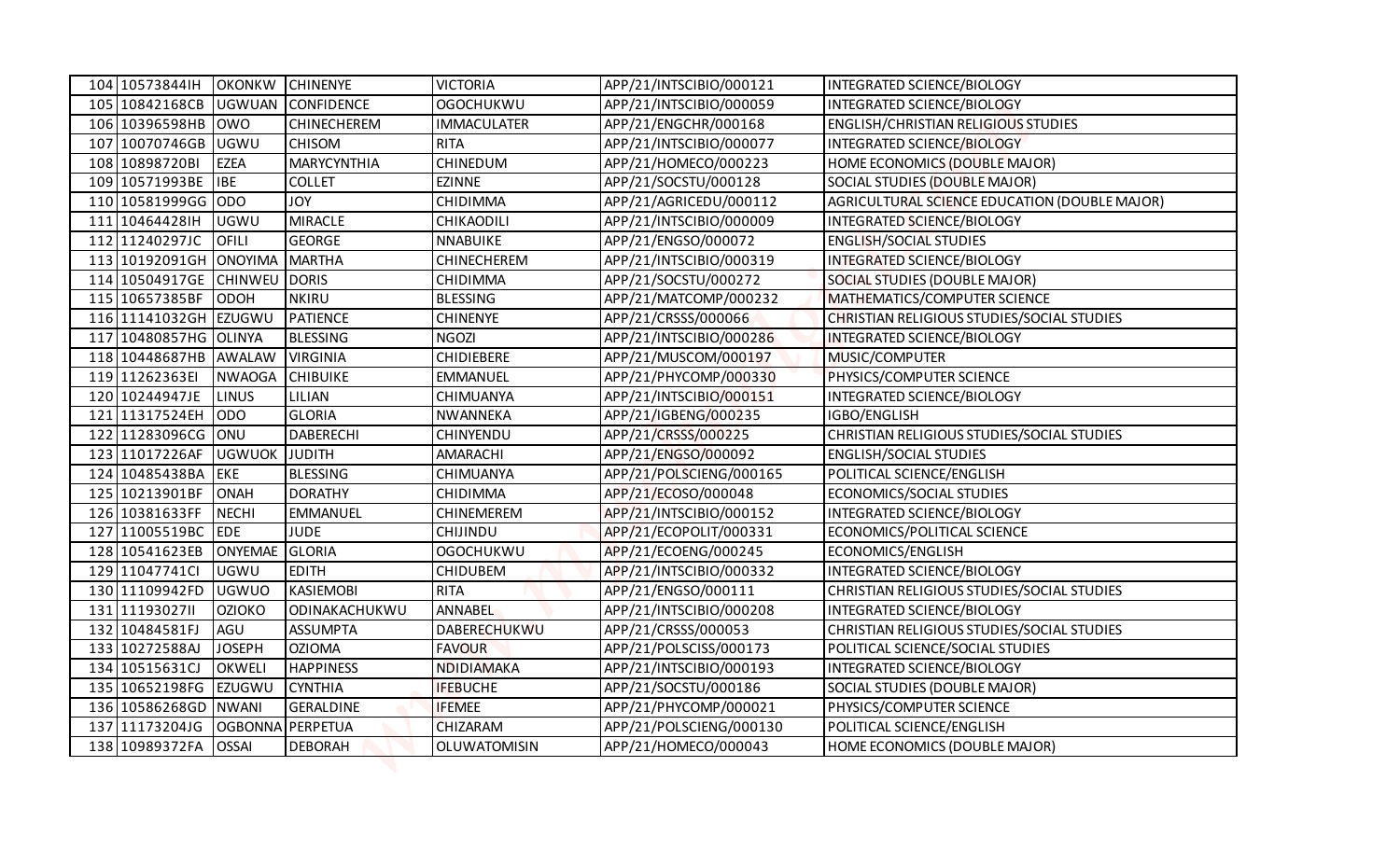| 139 10975519JD                                         | <b>UGWU</b>             | PERPETUA           | <b>UKAMAKA</b>     | APP/21/ENGSO/000248                          | <b>ENGLISH/SOCIAL STUDIES</b>                              |
|--------------------------------------------------------|-------------------------|--------------------|--------------------|----------------------------------------------|------------------------------------------------------------|
| 140 11009216HG ENYI                                    |                         | <b>PATIENCE</b>    | EBI                | APP/21/ENGSO/000040                          | POLITICAL SCIENCE/SOCIAL STUDIES                           |
| 141 10976259AH EZEMA                                   |                         | <b>CHIDIMMA</b>    | <b>BENARDINE</b>   | APP/21/SOCSTU/000137                         | SOCIAL STUDIES (DOUBLE MAJOR)                              |
| 142 10507557BA                                         |                         | UGWUEZE ONYINYECHI | <b>EDITH</b>       | APP/21/SOCSTU/000216                         | SOCIAL STUDIES (DOUBLE MAJOR)                              |
| 143 10586934AF                                         | <b>ABUGU</b>            | <b>BLESSING</b>    | OBIANUJU           | APP/21/ENGSO/000308                          | <b>ENGLISH/SOCIAL STUDIES</b>                              |
| 144 11178907FJ                                         | <b>AJIBO</b>            | <b>FAITH</b>       | <b>IFEBUCHE</b>    | APP/21/POLCRS/000010                         | POLITICAL SCIENCE/CHRISTIAN RELIGIOUS STUDIES              |
| 145 10667603BD                                         | <b>CHIBUOKE DEBORAH</b> |                    | AMARACHI           | APP/21/ENGSO/000177                          | <b>ENGLISH/SOCIAL STUDIES</b>                              |
| 146 11133639GD ODO                                     |                         | <b>CECILIA</b>     | CHIDIMMA           | APP/21/INTSCIBIO/000305                      | INTEGRATED SCIENCE/BIOLOGY                                 |
| 147 11331152JH                                         | <b>AJOGWU</b>           | <b>CAROLINE</b>    | AKUENYIWA          | APP/21/ECOCOMP/000154                        | ECONOMICS/COMPUTER SCIENCE                                 |
| 148 113243331H                                         | <b>ELECHI</b>           | CHINONYELUM        | <b>BLESSING</b>    | APP/21/ECOENG/000030                         | ECONOMICS/ENGLISH                                          |
| 149 11217493CC                                         | <b>OMEH</b>             | <b>EMMANUELA</b>   | <b>CHISOM</b>      | APP/21/BIOPHY/000267                         | <b>ECONOMICS/ENGLISH</b>                                   |
| 150 11090829GF                                         | <b>UGWU</b>             | <b>CHIAMAKA</b>    | <b>BLESSING</b>    | APP/21/CHECOMP/000135                        | <b>CHEMISTRY/COMPUTER SCIENCE</b>                          |
| 151 10720195FG                                         | <b>ORAETUE</b>          | <b>SONIA</b>       | NMESOMMA           | APP/21/FARTS/000252                          | FINE AND APPLIED ARTS (DOUBLE MAJOR)                       |
| 152 10374334DA OZOH                                    |                         | <b>MIRACLE</b>     | <b>IFEOMA</b>      | APP/21/ECOCOMP/000039                        | ECONOMICS/COMPUTER SCIENCE                                 |
| 153 11079957IJ                                         | <b>UGWU</b>             | <b>CHINYERE</b>    | <b>CHRISTIANA</b>  | APP/21/BUSEDU/000302                         | <b>BUSINESS EDUCATION (DOUBLE MAJOR)</b>                   |
| 154 10466470HC                                         | <b>UGWUO</b>            | <b>RUTH</b>        | <b>CHINECHEREM</b> | APP/21/BIOCOMP/000155                        | <b>BIOLOGY/COMPUTER SCIENCE</b>                            |
| 155 11351240HA UWA                                     |                         | <b>CHIDINMA</b>    | <b>FAVOUR</b>      | APP/21/POLSCIENG/000315                      | POLITICAL SCIENCE/ENGLISH                                  |
| 156 10240518JC                                         | <b>OGBODO</b>           | <b>FAVOUR</b>      | <b>MMESOMA</b>     | APP/21/INTSCIBIO/000321                      | INTEGRATED SCIENCE/BIOLOGY                                 |
| 157 11119716CF                                         | <b>OMEKE</b>            | <b>MARYANN</b>     | CHINWENDU          | APP/21/BUSEDU/000249                         | <b>BUSINESS EDUCATION (DOUBLE MAJOR)</b>                   |
| 158 11094990JF                                         | EZE                     | <b>DORIS</b>       | CHINAZOM           | APP/21/POLCRS/000195                         | POLITICAL SCIENCE/CHRISTIAN RELIGIOUS STUDIES              |
| 159 10724859DC EZE                                     |                         | <b>UCHECHI</b>     | <b>AUGUSTA</b>     | APP/21/BIOCOMP/000215                        | INTEGRATED SCIENCE/BIOLOGY                                 |
| 160 11141243EG UGBABE                                  |                         | <b>JACINTA</b>     | <b>IJEOMA</b>      | APP/21/HISSO/000114                          | INTEGRATED SCIENCE/BIOLOGY                                 |
| 161 11046710BH UGWUJA<br>162 11234205DF NATHANIE GLORY |                         | <b>PRECIOUS</b>    | <b>UKAMAKA</b>     | APP/21/ENGCHR/000230<br>APP/21/IGBENG/000261 | <b>ENGLISH/CHRISTIAN RELIGIOUS STUDIES</b><br>IGBO/ENGLISH |
| 163 11034824HG OKORIE                                  |                         | <b>BLESSING</b>    | <b>CHINEMEREM</b>  | APP/21/SOCSTU/000141                         | SOCIAL STUDIES (DOUBLE MAJOR)                              |
| 164 11023507HH NWANI                                   |                         | <b>EBUBECHI</b>    | <b>PRECIOUS</b>    | APP/21/INTSCIBIO/000231                      | INTEGRATED SCIENCE/BIOLOGY                                 |
| 165 11341255FC UGWU                                    |                         | <b>CYNTHIA</b>     | <b>ONYINYECHI</b>  | APP/21/ENGSO/000090                          | <b>ENGLISH/SOCIAL STUDIES</b>                              |
| 166 10939379GH EZE                                     |                         | <b>JAMES</b>       | <b>OBINNA</b>      | APP/21/POLSCIENG/000109                      | POLITICAL SCIENCE/ENGLISH                                  |
| 167 10585772JG                                         | ODOH                    | <b>PROMISE</b>     | <b>CHIGOZIE</b>    | APP/21/INTSCICHEM/000156                     | INTEGRATED SCIENCE/CHEMISTRY                               |
| 168 11070704AJ                                         | UGWU                    | <b>JOY</b>         | ONYINYECHUKWU      | APP/21/HOMECO/000080                         | HOME ECONOMICS (DOUBLE MAJOR)                              |
| 169 11128305GA URAMA                                   |                         | <b>PRECIOUS</b>    | <b>UKAMAKA</b>     | APP/21/POLSCISS/000104                       | POLITICAL SCIENCE/SOCIAL STUDIES                           |
| 170 11107781DH ASADU                                   |                         | BERNARDINE         | KOSISOCHUKWU       | APP/21/ENGSO/000099                          | <b>ENGLISH/SOCIAL STUDIES</b>                              |
| 171 105955721H                                         | <b>OZOR</b>             | CHINAZAEKPERE      | <b>VERA</b>        | APP/21/INTSCIBIO/000238                      | INTEGRATED SCIENCE/BIOLOGY                                 |
| 172 11090261CD                                         | <b>UGWUJA</b>           | <b>JUDITH</b>      | <b>CHINAZA</b>     | APP/21/ENGSO/000096                          | <b>ENGLISH/SOCIAL STUDIES</b>                              |
| 173 11207015Cl                                         | ALUMONA JOY             |                    | CHINAZA            | APP/21/POLSCIENG/000283                      | POLITICAL SCIENCE/ENGLISH                                  |
|                                                        |                         |                    |                    |                                              |                                                            |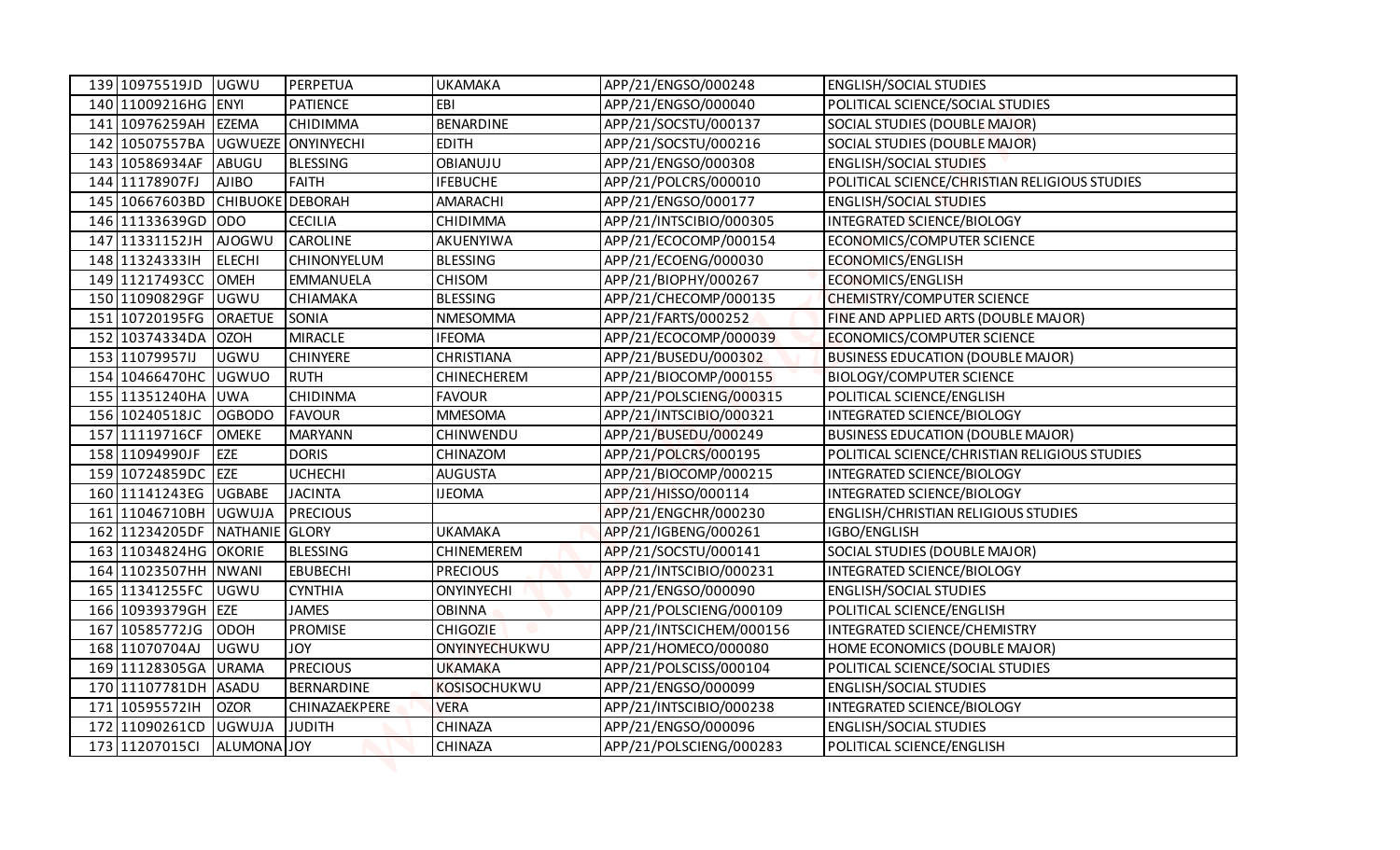| 174 10757953HI                          | 1D              | <b>IZUCHUKWU</b>             | <b>BENEDICT</b>                  | APP/21/PHYAND/000255                            | PHYSICAL AND HEALTH EDUCATION                               |
|-----------------------------------------|-----------------|------------------------------|----------------------------------|-------------------------------------------------|-------------------------------------------------------------|
| 175 11149642GJ                          | NNAMANI LOVETH  |                              | <b>CHINAZA</b>                   | APP/21/INTSCIBIO/000166                         | INTEGRATED SCIENCE/BIOLOGY                                  |
| 176 10427973DG UGWUOK LINDA             |                 |                              | AMARACHI                         | APP/21/BIOCOMP/000042                           | <b>BIOLOGY/COMPUTER SCIENCE</b>                             |
| 177 10753785GJ                          | <b>ONAH</b>     | <b>FAVOUR</b>                | <b>CHINECHEREM</b>               | APP/21/HOMECO/000144                            | HOME ECONOMICS (DOUBLE MAJOR)                               |
| 178 10829722BE                          | <b>ISHIWU</b>   | <b>CHINAZA</b>               | <b>CYNTHIA</b>                   | APP/21/ENGCHR/000102                            | <b>ENGLISH/CHRISTIAN RELIGIOUS STUDIES</b>                  |
| 179 11055015DB EZUGWU                   |                 | <b>MIRABEL</b>               | <b>IFEBUCHE</b>                  | APP/21/INTSCIBIO/000183                         | INTEGRATED SCIENCE/BIOLOGY                                  |
| 180 10584120AI                          | NNADIKW PROMISE |                              | <b>IJEOMA</b>                    | APP/21/POLCRS/000086                            | POLITICAL SCIENCE/CHRISTIAN RELIGIOUS STUDIES               |
| 181 11127338FB                          | <b>ODO</b>      | <b>HYENTHA</b>               | <b>ONYINYECHI</b>                | APP/21/SOCSTU/000226                            | SOCIAL STUDIES (DOUBLE MAJOR)                               |
| 182 11149045BH ONAH                     |                 | <b>VICTOR</b>                | <b>ONYEBUCHI</b>                 | APP/21/BUSEDU/000089                            | <b>BUSINESS EDUCATION (DOUBLE MAJOR)</b>                    |
| 183 10976696FE                          | <b>AWOKE</b>    | <b>EBERE</b>                 | <b>AKIRI</b>                     | APP/21/BIOCOMP/000241                           | <b>BIOLOGY/COMPUTER SCIENCE</b>                             |
| 184 10879054EA                          | OD <sub>O</sub> | <b>PEACE</b>                 | <b>CHIDIEBERE</b>                | APP/21/POLSCIENG/000175                         | POLITICAL SCIENCE/ENGLISH                                   |
| 185 10348270EA                          | <b>UGWU</b>     | <b>ONYINYECHI</b>            | <b>PATIENCE</b>                  | APP/21/INTSCIBIO/000003                         | INTEGRATED SCIENCE/BIOLOGY                                  |
| 186 10366302HA EZE                      |                 | ADAEZE                       | <b>JENNIFER</b>                  | APP/21/ENGSO/000213                             | <b>ENGLISH/SOCIAL STUDIES</b>                               |
| 187 10856583DI                          | <b>ODO</b>      | <b>CHINAZA</b>               | <b>JOY</b>                       | APP/21/HOMECO/000116                            | HOME ECONOMICS (DOUBLE MAJOR)                               |
| 188 10385896HA OGBENE                   |                 | <b>CHIOMA</b>                | EBUBECHUKWU                      | APP/21/INTSCIBIO/000027                         | INTEGRATED SCIENCE/BIOLOGY                                  |
| 189 11136384HD OZIOKO                   |                 | <b>JUDITH</b>                | <b>CHIDERA</b>                   | APP/21/ECOPOLIT/000123                          | ECONOMICS/POLITICAL SCIENCE                                 |
| 190 10364372EA                          | <b>CHIDIEBE</b> | <b>CHIDERA</b>               | <b>DESTINY</b>                   | APP/21/ECOCOMP/000046                           | ECONOMICS/COMPUTER SCIENCE                                  |
| 191 10293031IB                          | <b>EZEMA</b>    | <b>ADAEZE</b>                | <b>FAUSTINA</b>                  | APP/21/HOMECO/000289                            | HOME ECONOMICS (DOUBLE MAJOR)                               |
| 192 11015334FF                          | <b>ODO</b>      | <b>VIVIAN</b>                | <b>OLUEBUBE</b>                  | APP/21/HOMECO/000192                            | HOME ECONOMICS (DOUBLE MAJOR)                               |
| 193 10207323FI                          | <b>OGBA</b>     | <b>CLARA</b>                 | <b>CHINAZA</b>                   | APP/21/POLSCIENG/000054                         | POLITICAL SCIENCE/ENGLISH                                   |
| 194 10435771BJ                          | <b>NNADI</b>    | ANGELA                       | <b>OLUCHI</b>                    | APP/21/HOMECO/000064                            | HOME ECONOMICS (DOUBLE MAJOR)                               |
| 195 10921975JD                          | ORJI            | <b>PRECIOUS</b>              | CHIDIMMA                         | APP/21/INTSCIBIO/000189                         | INTEGRATED SCIENCE/BIOLOGY                                  |
| 196 11039052AC                          | <b>UGWU</b>     | <b>JOHNBOSCO</b>             | <b>CHINONSO</b>                  | APP/21/INTSCIBIO/000320                         | INTEGRATED SCIENCE/BIOLOGY                                  |
| 197 11135010CE                          | EBE             | <b>WILLIAM</b>               | <b>OGBONNA</b>                   | APP/21/ECOPOLIT/000317                          | ECONOMICS/POLITICAL SCIENCE                                 |
| 198 11274988AD ONU                      |                 | PECULIAR                     | <b>EBUBECHI</b>                  | APP/21/ENGSO/000310                             | <b>ENGLISH/SOCIAL STUDIES</b>                               |
| 199 10426429BC                          | <b>UGWU</b>     | <b>PEACE</b>                 | NNEAMAKA                         | APP/21/CHECOMP/000188                           | CHEMISTRY/COMPUTER SCIENCE                                  |
| 200 10495188FE<br>201 11239495HD ONYEKE | <b>ABONYI</b>   | <b>BLESSING</b><br>PERPETUAL | <b>ONYINYE</b>                   | APP/21/INTSCIBIO/000136<br>APP/21/SOCSTU/000026 | INTEGRATED SCIENCE/BIOLOGY                                  |
| 202 10546363IA                          | EZUGWU          | <b>EMELDA</b>                | <b>CHIDERA</b>                   | APP/21/INTSCIBIO/000219                         | SOCIAL STUDIES (DOUBLE MAJOR)<br>INTEGRATED SCIENCE/BIOLOGY |
| 203 10881344FH                          | <b>OKORIE</b>   | <b>PEACE</b>                 | <b>CHIOMA</b><br><b>CHINENYE</b> | APP/21/INTSCIBIO/000033                         | INTEGRATED SCIENCE/BIOLOGY                                  |
| 204 11192740HG ONYEBUC                  |                 | <b>ESTHER</b>                | <b>MMESOMA</b>                   | APP/21/BUSEDU/000254                            | <b>BUSINESS EDUCATION (DOUBLE MAJOR)</b>                    |
| 205 11008071BJ                          | <b>ABONYI</b>   | <b>MABEL</b>                 | <b>EBUBE</b>                     | APP/21/ECOSO/000251                             | ECONOMICS/SOCIAL STUDIES                                    |
| 206 11011452GB ODUGU                    |                 | <b>IMMACULATA</b>            | <b>CHIEMEZIE</b>                 | APP/21/BIOCOMP/000097                           | <b>BIOLOGY/COMPUTER SCIENCE</b>                             |
| 207 10938124EJ                          | <b>OGOTA</b>    | UKAMAKA                      | <b>CHINAZA</b>                   | APP/21/INTSCIBIO/000108                         | INTEGRATED SCIENCE/BIOLOGY                                  |
| 208 10415815DI                          | <b>ISIWU</b>    | <b>ANTHONIA</b>              | <b>NKEMJIKA</b>                  | APP/21/ENGSO/000035                             | <b>ENGLISH/SOCIAL STUDIES</b>                               |
|                                         |                 |                              |                                  |                                                 |                                                             |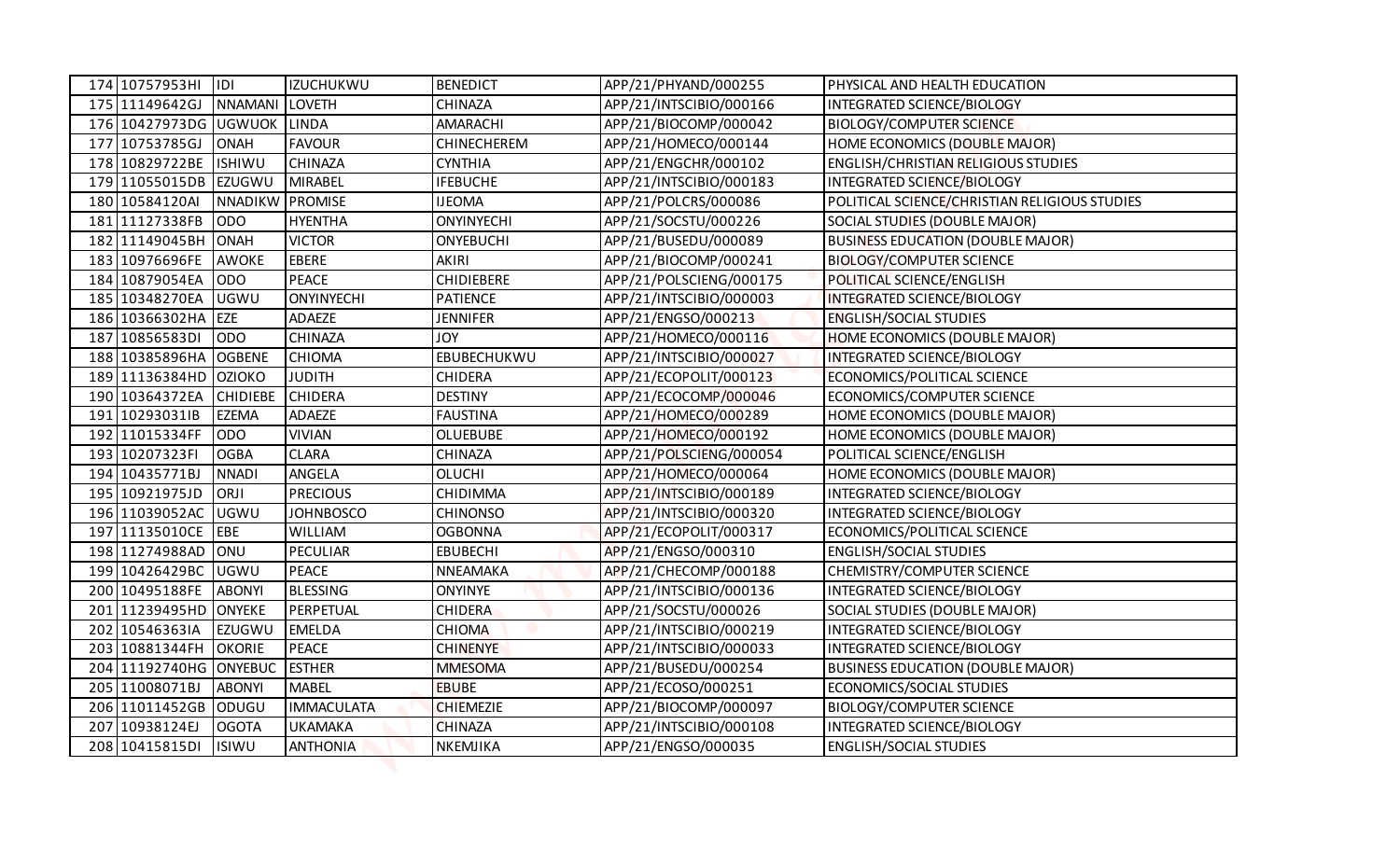| 209 10498487FB                      | UGWUOK EDITH   |                    | <b>OGOCHUKWU</b>  | APP/21/IGBENG/000069     | IGBO/ENGLISH                                  |
|-------------------------------------|----------------|--------------------|-------------------|--------------------------|-----------------------------------------------|
| 210 10609162FH                      | <b>OGBU</b>    | SANDRA             | <b>NNEKA</b>      | APP/21/INTSCIBIO/000182  | INTEGRATED SCIENCE/BIOLOGY                    |
| 211 10634771FE NNADI                |                | LILIAN             | <b>CHINENYE</b>   | APP/21/HOMECO/000073     | HOME ECONOMICS (DOUBLE MAJOR)                 |
| 212 11156761FC   NNAMANI   FELISTER |                |                    | <b>CHEKWUBE</b>   | APP/21/HOMECO/000065     | HOME ECONOMICS (DOUBLE MAJOR)                 |
| 213 10814104BH UGWOKE               |                | AGARTHA            | <b>ADANNA</b>     | APP/21/SOCSTU/000292     | SOCIAL STUDIES (DOUBLE MAJOR)                 |
| 214 11112028AD                      | <b>EZEMA</b>   | <b>SUNDAY</b>      | <b>CHIGOZIE</b>   | APP/21/MATCOMP/000307    | MATHEMATICS/COMPUTER SCIENCE                  |
| 215 10164842ED                      | <b>OGBA</b>    | ANASTECIA          | AMARACH           | APP/21/ECOSO/000244      | ECONOMICS/SOCIAL STUDIES                      |
| 216 11138911FI                      | <b>ONYISHI</b> | PASCALINE          | ONYEDIKACHI       | APP/21/SOCSTU/000138     | SOCIAL STUDIES (DOUBLE MAJOR)                 |
| 217 10405769AJ                      | <b>AMEH</b>    | <b>HAPPINESS</b>   | CHIKAODILI        | APP/21/BUSEDU/000163     | <b>BUSINESS EDUCATION (DOUBLE MAJOR)</b>      |
| 218 11135380HI                      | <b>MBA</b>     | <b>PRECIOUS</b>    | <b>CHIDERA</b>    | APP/21/BUSEDU/000037     | <b>BUSINESS EDUCATION (DOUBLE MAJOR)</b>      |
| 219 11011097FJ                      | <b>OKENYI</b>  | LYNDA              | <b>ESOMCHI</b>    | APP/21/INTSCIBIO/000132  | INTEGRATED SCIENCE/BIOLOGY                    |
| 220 11255332JC                      | <b>OKWOR</b>   | SARAH              | <b>CHINONSO</b>   | APP/21/INTSCICHEM/000074 | INTEGRATED SCIENCE/CHEMISTRY                  |
| 221 11069004GF                      | EBEH           | <b>PATIENCE</b>    | ONYEKACHI         | APP/21/POLCRS/000333     | POLITICAL SCIENCE/CHRISTIAN RELIGIOUS STUDIES |
| 222 10841956HF                      | <b>EZE</b>     | <b>IFEYINWA</b>    | SARAH             | APP/21/INTSCIBIO/000060  | INTEGRATED SCIENCE/BIOLOGY                    |
| 223 11229510FF                      | <b>MBAGU</b>   | <b>MIRABEL</b>     | <b>ADAORA</b>     | APP/21/ECOPOLIT/000299   | ECONOMICS/POLITICAL SCIENCE                   |
| 224 10981372JB                      | <b>OKORO</b>   | <b>BLESSING</b>    | <b>OGOCHUKWU</b>  | APP/21/INTSCIBIO/000113  | <b>INTEGRATED SCIENCE/BIOLOGY</b>             |
| 225 10634350FG                      | <b>ONAH</b>    | <b>OGECHI</b>      | <b>FAVOUR</b>     | APP/21/INTSCIBIO/000318  | INTEGRATED SCIENCE/BIOLOGY                    |
| 226 10850404EI                      | <b>ONYISHI</b> | <b>FAITH</b>       | <b>CHINEDU</b>    | APP/21/BUSEDU/000301     | <b>BUSINESS EDUCATION (DOUBLE MAJOR)</b>      |
| 227 11304762BI                      | <b>NZEKWE</b>  | <b>BLESSING</b>    | <b>UJUNWA</b>     | APP/21/ECOSO/000311      | ECONOMICS/SOCIAL STUDIES                      |
| 228 11062285EG UGWUOK UKAMAKA       |                |                    | <b>RITA</b>       | APP/21/INTSCIBIO/000025  | INTEGRATED SCIENCE/BIOLOGY                    |
| 229 10362137FC EBEH                 |                | <b>YOL</b>         | <b>ANURIKA</b>    | APP/21/ENGSO/000181      | <b>ENGLISH/SOCIAL STUDIES</b>                 |
| 230 11289405BE                      | <b>EZEAKU</b>  | ADAEZE             | <b>MODESTER</b>   | APP/21/INTSCIBIO/000201  | INTEGRATED SCIENCE/BIOLOGY                    |
| 231 10930329FH                      | <b>NNADI</b>   | <b>JULIETH</b>     | <b>OGECHUKWU</b>  | APP/21/HOMECO/000264     | HOME ECONOMICS (DOUBLE MAJOR)                 |
| 232 10994043AF                      | <b>OKORO</b>   | <b>MICHAEL</b>     | <b>CHIGOZIE</b>   | APP/21/INTSCIBIO/000075  | <b>BIOLOGY/COMPUTER SCIENCE</b>               |
| 233 10792546IJ                      | <b>NWODO</b>   | <b>JANE</b>        | AMARACHI          | APP/21/PRIMAST/000196    | PRIMARY EDUCATION STUDIES (DOUBLE MAJOR)      |
| 234 10777458FE                      | <b>DIDIUGW</b> | ONYINYECHI         | <b>ADLINE</b>     | APP/21/INTSCIBIO/000265  | INTEGRATED SCIENCE/BIOLOGY                    |
| 235 10736767AE EZUGWU               |                | <b>JULIANA</b>     | <b>OGECHUKWU</b>  | APP/21/ECOSO/000178      | ECONOMICS/SOCIAL STUDIES                      |
| 236 10800936EC                      | <b>UGWU</b>    | <b>CHINAZA</b>     | CHARITY           | APP/21/ENGSO/000087      | <b>ENGLISH/SOCIAL STUDIES</b>                 |
| 237 10934514BF                      | UGWUOM IKEDI   |                    | <b>STANLEY</b>    | APP/21/INTSCIMAT/000022  | INTEGRATED SCIENCE/MATHEMATICS                |
| 238 10875497EB                      | GUGU           | <b>CHINECHEREM</b> | <b>VIVIAN</b>     | APP/21/BIOCOMP/000237    | <b>BIOLOGY/COMPUTER SCIENCE</b>               |
| 239 10989829DH UGWOKE               |                | GLORIA             | <b>ONYINYECHI</b> | APP/21/INTSCIBIO/000277  | INTEGRATED SCIENCE/BIOLOGY                    |
| 240 11019284DJ                      | <b>UMOR</b>    | SADIYA             | <b>HALIMAT</b>    | APP/21/BUSEDU/000227     | <b>BUSINESS EDUCATION (DOUBLE MAJOR)</b>      |
| 241 11211598FD                      | <b>AGBO</b>    | <b>FRANCISCA</b>   | <b>CHIOMA</b>     | APP/21/ECOSO/000191      | ECONOMICS/SOCIAL STUDIES                      |
| 242 10982326EC                      | <b>ARUA</b>    | <b>CHINYERE</b>    | <b>JUSTINA</b>    | APP/21/INTSCIBIO/000293  | INTEGRATED SCIENCE/BIOLOGY                    |
| 243 10610927JH                      | <b>OGBU</b>    | <b>VICTOR</b>      | <b>OBINNA</b>     | APP/21/ENGSO/000222      | <b>ENGLISH/SOCIAL STUDIES</b>                 |
|                                     |                |                    |                   |                          |                                               |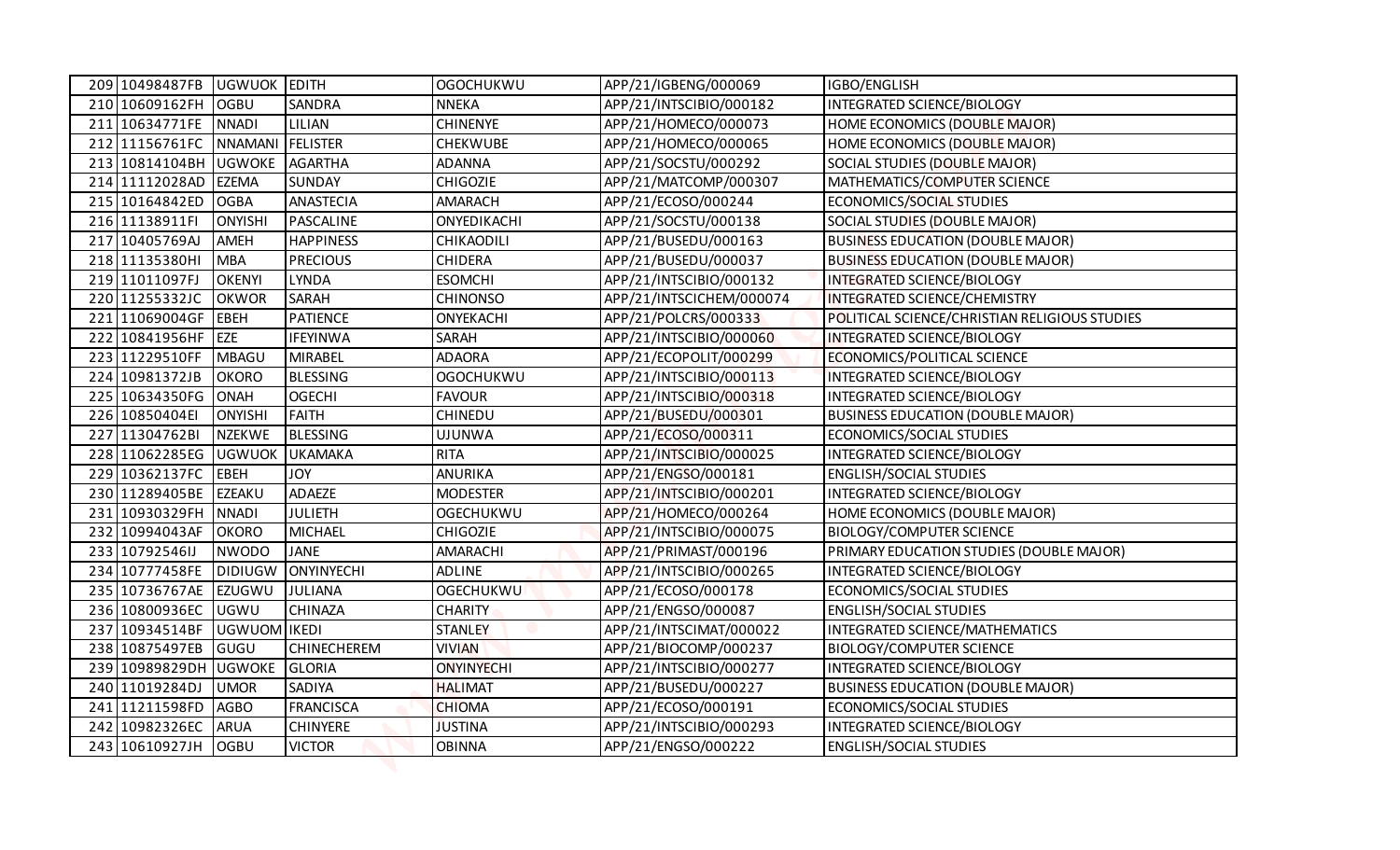| 244 11056712IB                    | <b>ONYISHI</b>             | <b>MIRACLE</b>                  | CHIMUANYA              | APP/21/INTSCIBIO/000290                         | INTEGRATED SCIENCE/BIOLOGY                                  |
|-----------------------------------|----------------------------|---------------------------------|------------------------|-------------------------------------------------|-------------------------------------------------------------|
| 245 10736504BH                    | <b>UROKO</b>               | <b>ODINAKA</b>                  | <b>JOY</b>             | APP/21/INTSCIBIO/000122                         | INTEGRATED SCIENCE/BIOLOGY                                  |
| 246 11141467FD                    | <b>UGWU</b>                | <b>CHIOMA</b>                   | <b>FAITH</b>           | APP/21/ENGCHR/000142                            | <b>ENGLISH/CHRISTIAN RELIGIOUS STUDIES</b>                  |
| 247 10689349FG EZE                |                            | LOVETH                          | <b>NGOZIKA</b>         | APP/21/ENGSO/000110                             | <b>ENGLISH/SOCIAL STUDIES</b>                               |
| 248 10993296BF                    | <b>UGWU</b>                | <b>GLORIA</b>                   | <b>ODINAKA</b>         | APP/21/INTSCIBIO/000008                         | INTEGRATED SCIENCE/BIOLOGY                                  |
| 249 11105458CC                    | <b>ADAMA</b>               | <b>ALICE</b>                    | ADAKU                  | APP/21/ENGCHR/000258                            | <b>ENGLISH/CHRISTIAN RELIGIOUS STUDIES</b>                  |
| 250 10797422BB                    | ALEXANDE OLIVE             |                                 | <b>CHINAZA</b>         | APP/21/ENGCHR/000016                            | <b>ENGLISH/CHRISTIAN RELIGIOUS STUDIES</b>                  |
| 251 10166448HF ENEJE              |                            | <b>EVELYN</b>                   | NKEMDILI               | APP/21/ECOENG/000206                            | ECONOMICS/ENGLISH                                           |
| 252 10461869AE ASADU              |                            | <b>IFUNANYA</b>                 | <b>BLESSING</b>        | APP/21/SOCIGBO/000101                           | SOCIAL STUDIES/IGBO                                         |
| 253 10399381GE ODO                |                            | <b>CHINAZA</b>                  | <b>JOSEPH</b>          | APP/21/POLSCIENG/000228                         | POLITICAL SCIENCE/ENGLISH                                   |
| 254 10591189EE                    |                            | ONYEAMA JOHNMARY                | CHINEKENWA             | APP/21/AGRICEDU/000324                          | AGRICULTURAL SCIENCE EDUCATION (DOUBLE MAJOR)               |
| 255 10041461DE EKWUEME MIRACLE    |                            |                                 | CHIJINDU               | APP/21/BUSEDU/000211                            | <b>BUSINESS EDUCATION (DOUBLE MAJOR)</b>                    |
| 256 11337896EB                    | UGWUAN JULIET              |                                 | <b>CHIDERA</b>         | APP/21/ECOPOLIT/000329                          | ECONOMICS/POLITICAL SCIENCE                                 |
| 257 11107806FJ                    | <b>OKPE</b>                | <b>CHINASA</b>                  | <b>PEACE</b>           | APP/21/INTSCIBIO/000199                         | INTEGRATED SCIENCE/BIOLOGY                                  |
| 258 10254207FG ANACHUN IMMACULATE |                            |                                 | SOMTO                  | APP/21/ENGSO/000295                             | <b>ENGLISH/SOCIAL STUDIES</b>                               |
| 259 10398643EH                    | <b>EZE</b>                 | LOVETH                          | <b>CHINASA</b>         | APP/21/BIOCOMP/000076                           | <b>BIOLOGY/COMPUTER SCIENCE</b>                             |
| 260 10794137GJ                    | <b>NNADI</b>               | <b>ESTHER</b>                   | <b>ADANNA</b>          | APP/21/PHYAND/000100                            | PHYSICAL AND HEALTH EDUCATION                               |
| 261 11188949AD                    | <b>OKAFOR</b>              | <b>MERCY</b>                    | <b>ONYINYE</b>         | APP/21/SOCSTU/000067                            | SOCIAL STUDIES (DOUBLE MAJOR)                               |
| 262 11009929HB UGWUAN             |                            | <b>REBECCA</b>                  | <b>OGECHI</b>          | APP/21/BUSEDU/000334                            | <b>BUSINESS EDUCATION (DOUBLE MAJOR)</b>                    |
| 263 10987093JH EZE                |                            | <b>CHARITY</b>                  | <b>UKAMAKA</b>         | APP/21/BIOCOMP/000133                           | <b>BIOLOGY/COMPUTER SCIENCE</b>                             |
| 264 10585767BE JEROME             |                            | <b>RITA</b>                     | NGOZIKA                | APP/21/PHYAND/000259                            | PHYSICAL AND HEALTH EDUCATION                               |
| 265 11183341EG   ISIENU           |                            | <b>FAITH</b>                    | <b>CHIDIEBERE</b>      | APP/21/ECOENG/000041                            | ECONOMICS/ENGLISH                                           |
| 266 10731488DA OMEKE              |                            | <b>FAITH</b>                    | <b>CHISOM</b>          | APP/21/PHYAND/000147                            | PHYSICAL AND HEALTH EDUCATION                               |
| 267 10806904ID                    | <b>OZOANI</b>              | <b>JOY</b>                      | <b>CHIDERA</b>         | APP/21/CRSSS/000281                             | CHRISTIAN RELIGIOUS STUDIES/SOCIAL STUDIES                  |
| 268 10749882JE                    | EZIKE                      | <b>CHIDERA</b>                  | <b>HELEN CLARE</b>     | APP/21/BIOPHY/000194                            | <b>BIOLOGY/PHYSICS</b>                                      |
| 269 11013708ID                    | <b>OMEH</b>                | <b>MARTHA</b>                   | <b>KASIEMOBI</b>       | APP/21/HOMECO/000157                            | HOME ECONOMICS (DOUBLE MAJOR)                               |
| 270 10374009DF                    | <b>OZIOKO</b>              | <b>MARTHA</b>                   | <b>CHINENYENWA</b>     | APP/21/INTSCIBIO/000004                         | INTEGRATED SCIENCE/BIOLOGY                                  |
| 271 10817558DE EZE                |                            | <b>ROSEMARY</b>                 | <b>CHIDIEBERE</b>      | APP/21/INTSCIBIO/000260                         | INTEGRATED SCIENCE/BIOLOGY                                  |
| 272 10845216JC<br>273 10637794AG  | <b>MAMAH</b><br><b>EZE</b> | <b>LOVETH</b><br><b>MIRACLE</b> | SOPULU<br><b>EBUBE</b> | APP/21/SOCSTU/000218<br>APP/21/INTSCIBIO/000187 | SOCIAL STUDIES (DOUBLE MAJOR)<br>INTEGRATED SCIENCE/BIOLOGY |
| 274 10882523BC                    | <b>EZE</b>                 | <b>EDITH</b>                    | <b>CHIOMA</b>          | APP/21/ENGSO/000180                             | <b>ENGLISH/SOCIAL STUDIES</b>                               |
| 275 10604519BI                    | <b>EZE</b>                 | EMMANUELLA                      | <b>CHIAMAKA</b>        | APP/21/ENGSO/000325                             | <b>ENGLISH/SOCIAL STUDIES</b>                               |
| 276 11049042AF                    | <b>EZE</b>                 | MARCELLINA                      | <b>OLUCHI</b>          | APP/21/ECOSO/000313                             | ECONOMICS/SOCIAL STUDIES                                    |
| 277 10812219EG                    | <b>IGWE</b>                | <b>AGATHA</b>                   | EBUBECHUKWU            | APP/21/INTSCIBIO/000314                         | INTEGRATED SCIENCE/BIOLOGY                                  |
| 278 10347789Cl                    | <b>ASIKA</b>               | <b>OFURE</b>                    | <b>PEACE</b>           | APP/21/HOMECO/000263                            | HOME ECONOMICS (DOUBLE MAJOR)                               |
|                                   |                            |                                 |                        |                                                 |                                                             |